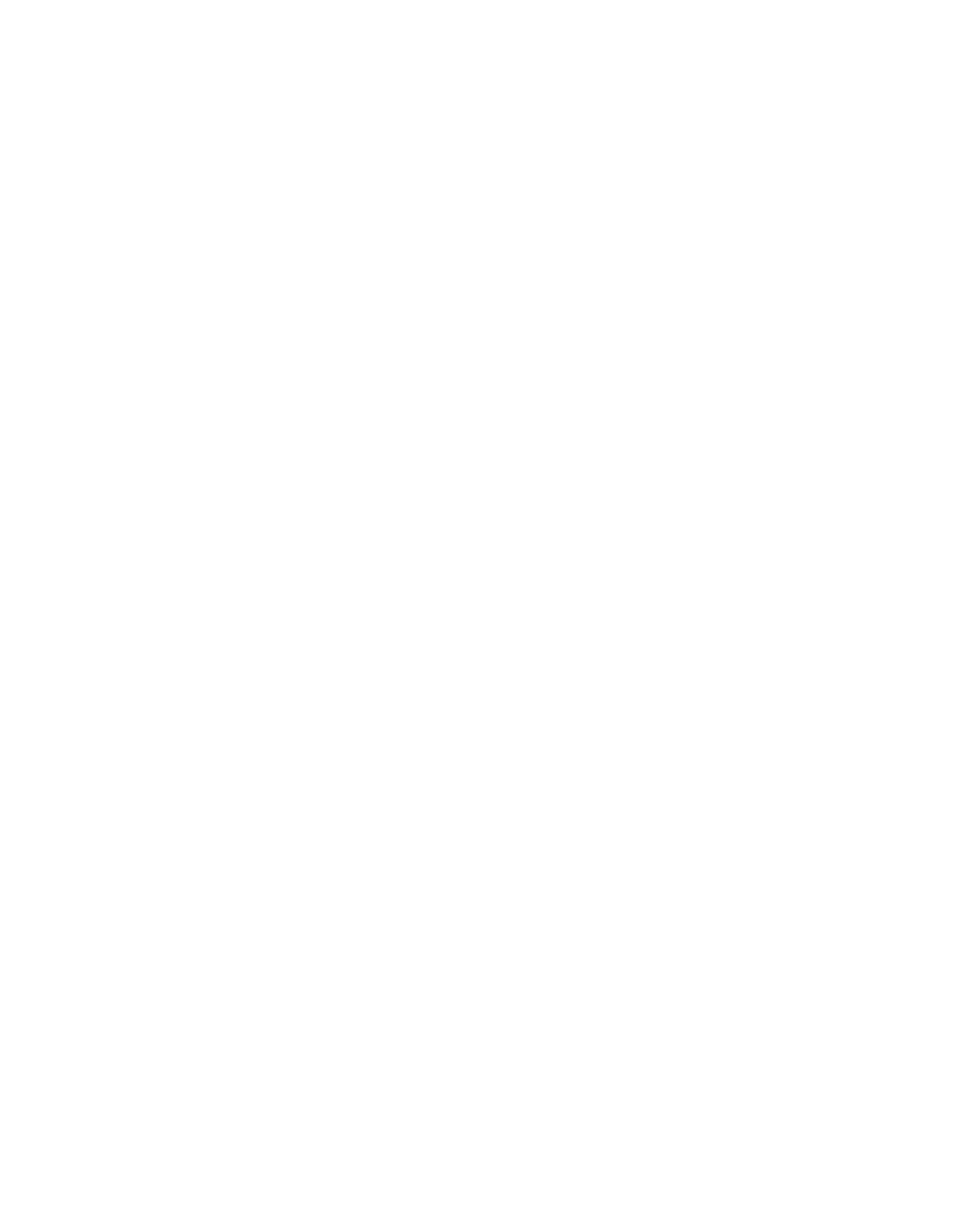## AN ABSTRACT OF THE THESIS OF

Vy Nguyen for the degree of Honors Baccalaureate of Science in BioHealth Sciences presented on May 23, 2019. Title: Out Here: A Short Film about Outdoor School in Oregon.

Abstract approved:

SueAnn I. Bottoms

In this thesis, I created a short film to immerse and connect, or reconnect, Oregonians to Outdoor School and its impact on youth. Outdoor School (ODS) is an experiential outdoor education program for 5th and 6th graders, that recently became funded statewide in Oregon through voters' approval of Measure 99. Participants' interviews and engagement in activities were filmed during a 6-day, 5-night Outdoor School program in Fall 2018. Increasing stakeholder knowledge of the Outdoor School program may help Oregonians make more informed decisions regarding Outdoor School.

Key Words: Outdoor School, short film, experiential education, outdoor education, Measure 99 Corresponding email address: nguyenv9@oregonstate.edu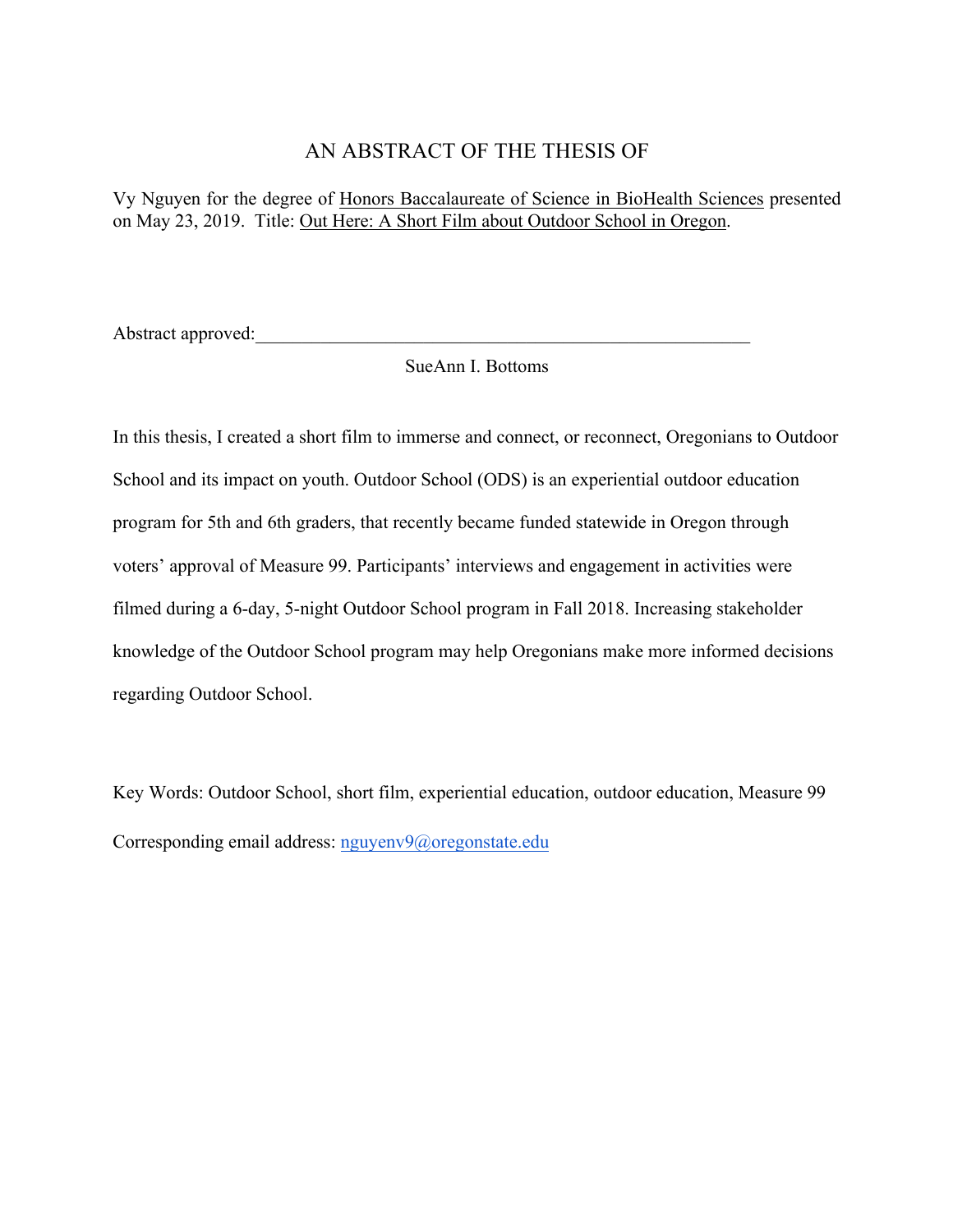©Copyright by Vy Nguyen May 23, 2019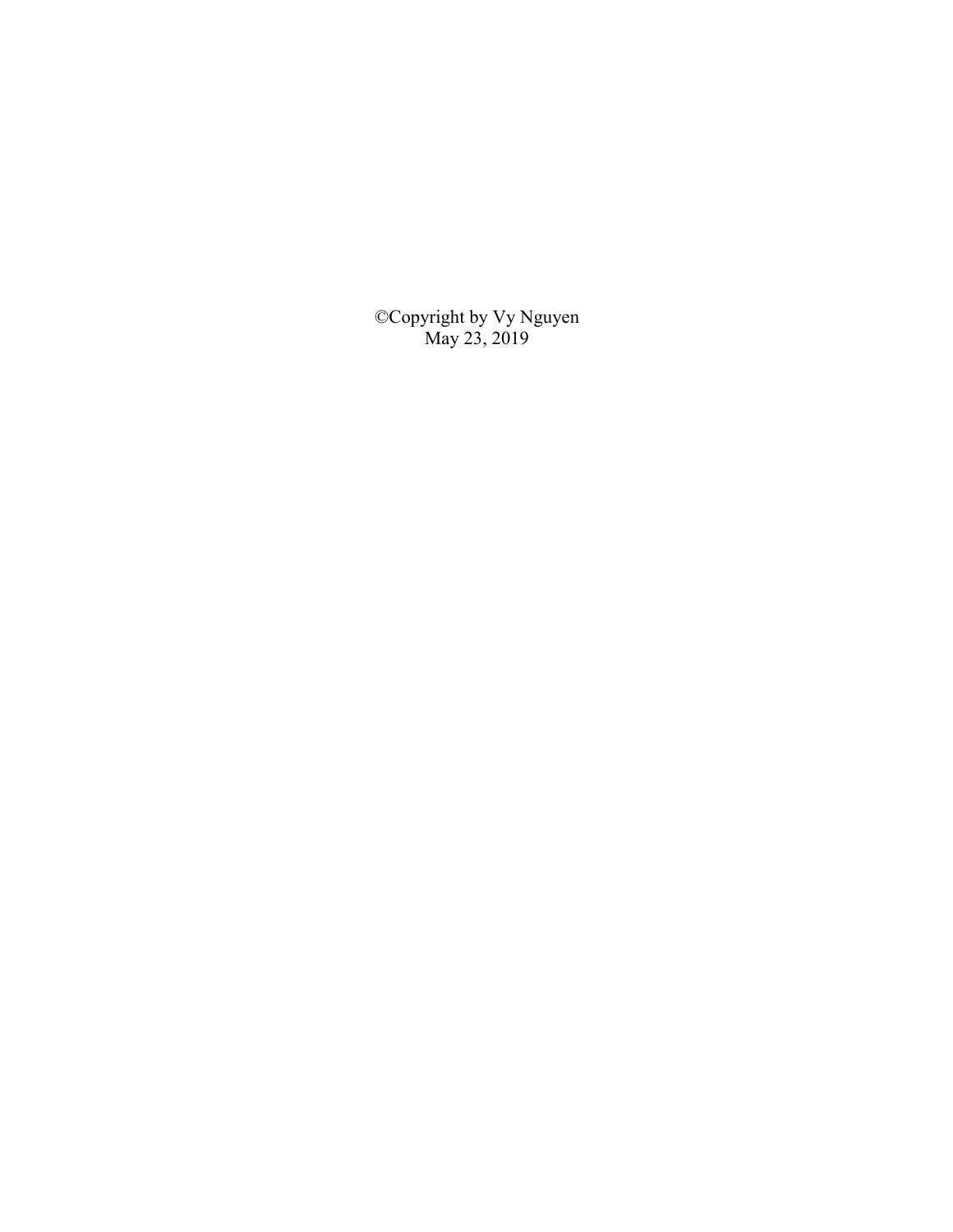Out Here: A Short Film about Outdoor School in Oregon

> by Vy Nguyen

## A THESIS

submitted to

Oregon State University

Honors College

in partial fulfillment of the requirements for the degree of

Honors Baccalaureate of Science in BioHealth Sciences (Honors Scholar)

> Presented May 23, 2019 Commencement June 2019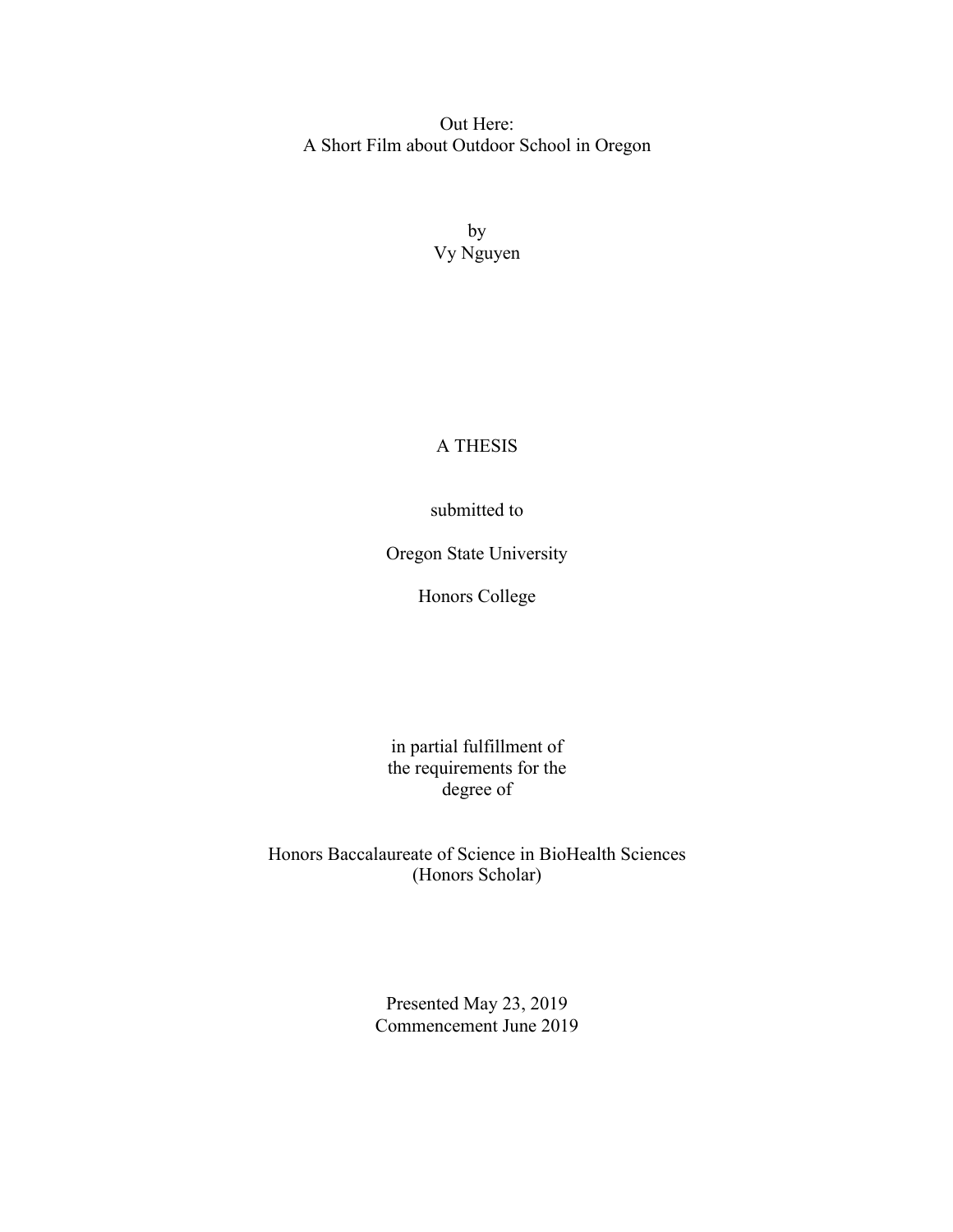Honors Baccalaureate of Science in BioHealth Sciences project of Vy Nguyen presented on May 23, 2019.

APPROVED:

 $\mathcal{L}_\mathcal{L} = \mathcal{L}_\mathcal{L} = \mathcal{L}_\mathcal{L} = \mathcal{L}_\mathcal{L} = \mathcal{L}_\mathcal{L} = \mathcal{L}_\mathcal{L} = \mathcal{L}_\mathcal{L} = \mathcal{L}_\mathcal{L} = \mathcal{L}_\mathcal{L} = \mathcal{L}_\mathcal{L} = \mathcal{L}_\mathcal{L} = \mathcal{L}_\mathcal{L} = \mathcal{L}_\mathcal{L} = \mathcal{L}_\mathcal{L} = \mathcal{L}_\mathcal{L} = \mathcal{L}_\mathcal{L} = \mathcal{L}_\mathcal{L}$ SueAnn I. Bottoms, Mentor, representing College of Education

 $\mathcal{L}_\text{max} = \frac{1}{2} \sum_{i=1}^n \mathcal{L}_\text{max}(\mathbf{z}_i - \mathbf{z}_i)$ Kristopher M. Elliott, Committee Member, representing Extension: Outdoor School

 $\mathcal{L}_\mathcal{L} = \mathcal{L}_\mathcal{L} = \mathcal{L}_\mathcal{L} = \mathcal{L}_\mathcal{L} = \mathcal{L}_\mathcal{L} = \mathcal{L}_\mathcal{L} = \mathcal{L}_\mathcal{L} = \mathcal{L}_\mathcal{L} = \mathcal{L}_\mathcal{L} = \mathcal{L}_\mathcal{L} = \mathcal{L}_\mathcal{L} = \mathcal{L}_\mathcal{L} = \mathcal{L}_\mathcal{L} = \mathcal{L}_\mathcal{L} = \mathcal{L}_\mathcal{L} = \mathcal{L}_\mathcal{L} = \mathcal{L}_\mathcal{L}$ Dave King, Emeritus, Committee Member, representing Extension and Experiment Station Communications

 $\mathcal{L}_\mathcal{L} = \mathcal{L}_\mathcal{L} = \mathcal{L}_\mathcal{L} = \mathcal{L}_\mathcal{L} = \mathcal{L}_\mathcal{L} = \mathcal{L}_\mathcal{L} = \mathcal{L}_\mathcal{L} = \mathcal{L}_\mathcal{L} = \mathcal{L}_\mathcal{L} = \mathcal{L}_\mathcal{L} = \mathcal{L}_\mathcal{L} = \mathcal{L}_\mathcal{L} = \mathcal{L}_\mathcal{L} = \mathcal{L}_\mathcal{L} = \mathcal{L}_\mathcal{L} = \mathcal{L}_\mathcal{L} = \mathcal{L}_\mathcal{L}$ Toni Doolen, Dean, Oregon State University Honors College

I understand that my project will become part of the permanent collection of Oregon State University, Honors College. My signature below authorizes release of my project to any reader upon request.

 $\mathcal{L}_\mathcal{L} = \mathcal{L}_\mathcal{L} = \mathcal{L}_\mathcal{L} = \mathcal{L}_\mathcal{L} = \mathcal{L}_\mathcal{L} = \mathcal{L}_\mathcal{L} = \mathcal{L}_\mathcal{L} = \mathcal{L}_\mathcal{L} = \mathcal{L}_\mathcal{L} = \mathcal{L}_\mathcal{L} = \mathcal{L}_\mathcal{L} = \mathcal{L}_\mathcal{L} = \mathcal{L}_\mathcal{L} = \mathcal{L}_\mathcal{L} = \mathcal{L}_\mathcal{L} = \mathcal{L}_\mathcal{L} = \mathcal{L}_\mathcal{L}$ Vy Nguyen, Author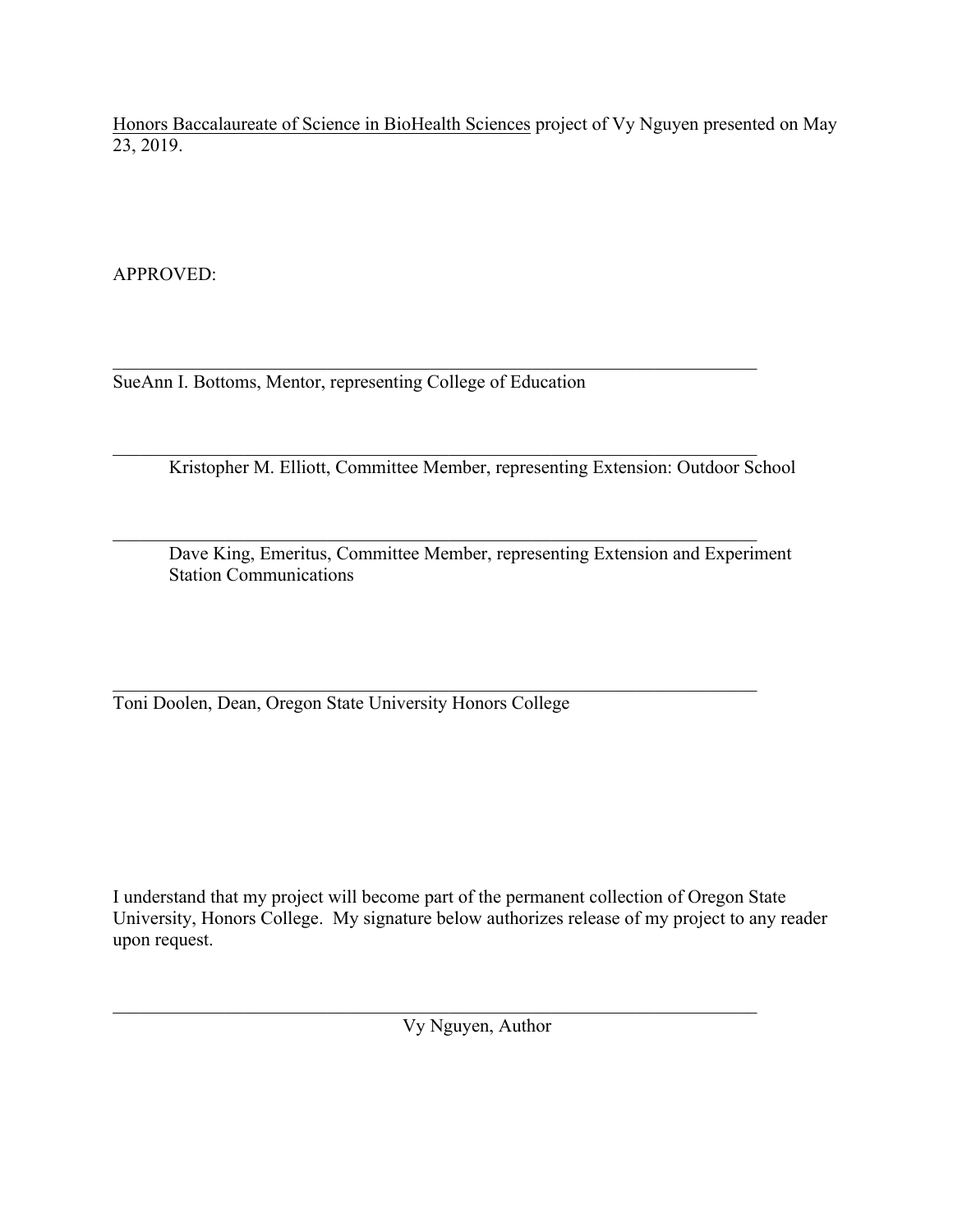### **Acknowledgements**

This work arose from the gracious support of many people.

My deepest gratitude goes to Dr. SueAnn Bottoms, my thesis mentor, for her unwavering support, patience, and enthusiasm, and extends to Drs. Kristopher Elliott and Dave King, my committee members, for their counsel and support.

I would also like to thank the following, who gave me opportunities and support that allowed for this thesis to occur: Susan Sahnow, Director OSU Oregon Natural Resource Education Program, Extension Service; Jennifer Basham, Multnomah Education Service District; Fall 2018 Outdoor School Staff, Multnomah Education Service District; Rita Bower, OSU Extension Service; Student Multimedia Services, OSU; Oregon Lottery.

Thanks to all the interviewees, for your candid insight and willingness to participate. Thanks to all the people I have met through Outdoor School, including staff, high school volunteers, and especially 5th and 6th graders, for inspiring me to pursue this project.

Finally, I would like to thank my family for their unconditional support and encouragement.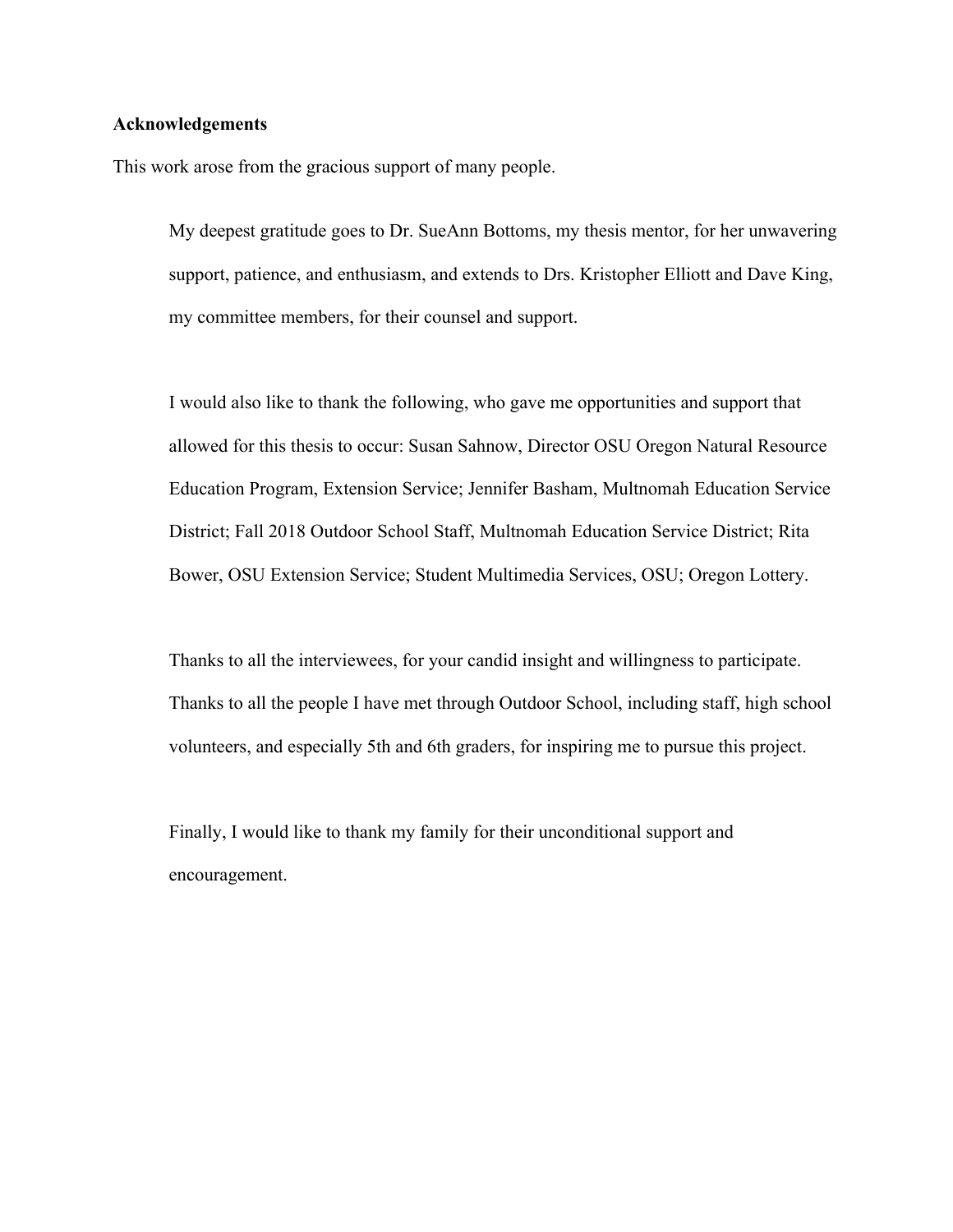# **Table of Contents**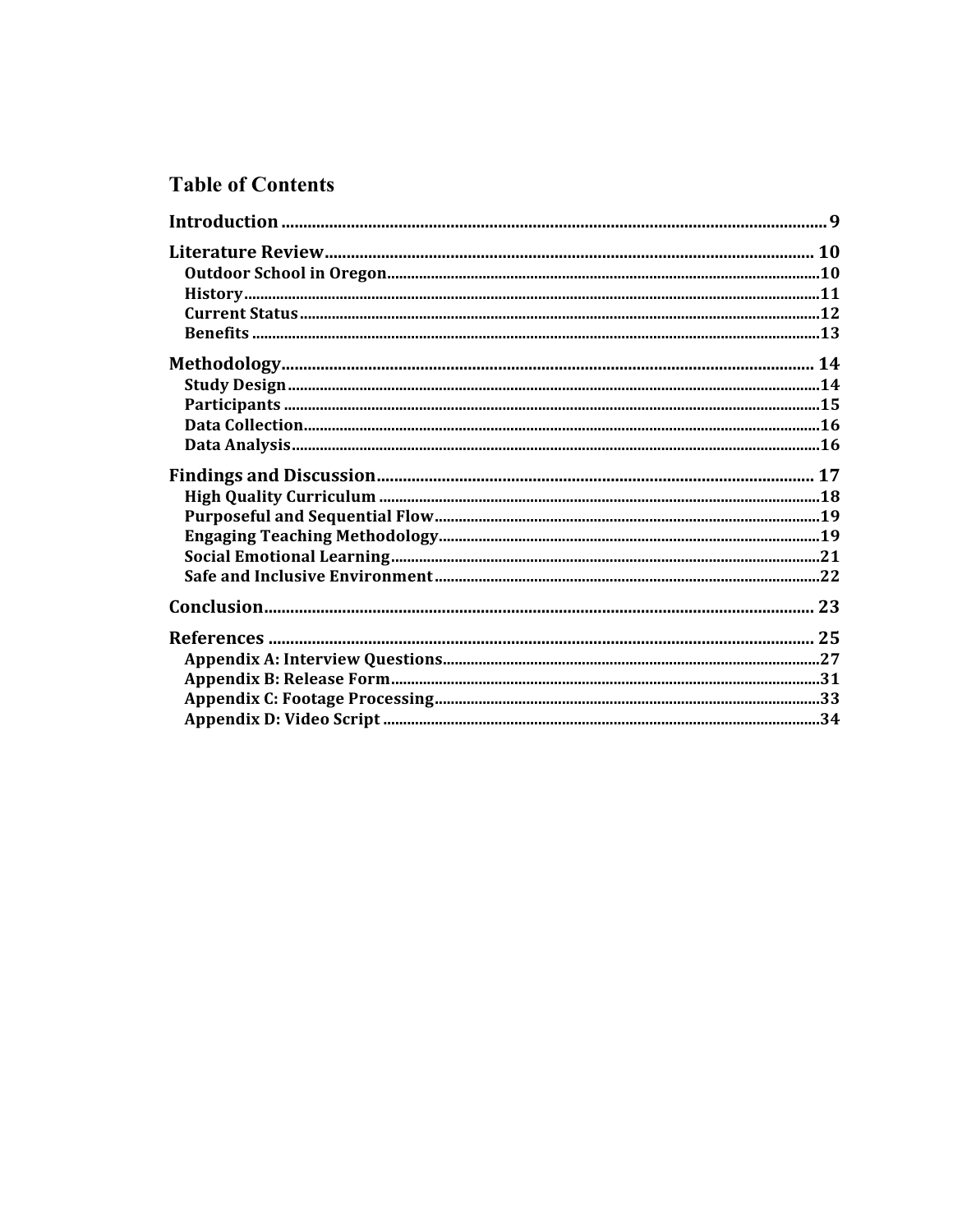#### **Introduction**

Outdoor School (ODS), an experiential, place-based outdoor education program for 5th and 6th grade school students, has been a part of education in Oregon for more than 50 years. In 2015, Oregon legislature passed a bill (SB. 439, 2015) initiating the first statewide outdoor school program (Keyes, 2017, p. 2), and in the subsequent year, voters passed Ballot Measure 99 (Oregon Secretary of State, 2016) to provide permanent state funding for every 5th and 6th grade student in Oregon to attend ODS. In the first year of funding, over 35,000 students attended ODS, and almost 20% of those students were the first from their schools (Oregon State University Extension Service, 2018c, p.1). The recent legislative events and consequent increase in student participation across the state called for inquiry and communication of what current Outdoor School programs and their impacts are, to those impacted by or interested in the program.

A review of the literature suggested that students who attend ODS or similar outdoor, place-based, and experiential learning programs show increased academic achievement, personal, social and career development, as well as civic leadership (Becker, Lauterback, Spengler, Dettweiler, & Mess, 2017; Braun, 2019; Rickenson, Dillon, Teamey, Morris, Choi, Sanders, Benefield, 2004; Wheeler & Thumlert, 2007). Although written reports on the impact of ODS and similar programs existed, minimal audio-visual media of the activities themselves were available. As Outdoor School grows its statewide presence, audio-visual content can be beneficial to both the assessment and communication of the impact of Outdoor School programs in Oregon and beyond. Audiovisuals provide extensive, immersive, and accessible data (Heath, Hindmarsh & Luff, 2010), increasing both information and understanding gained.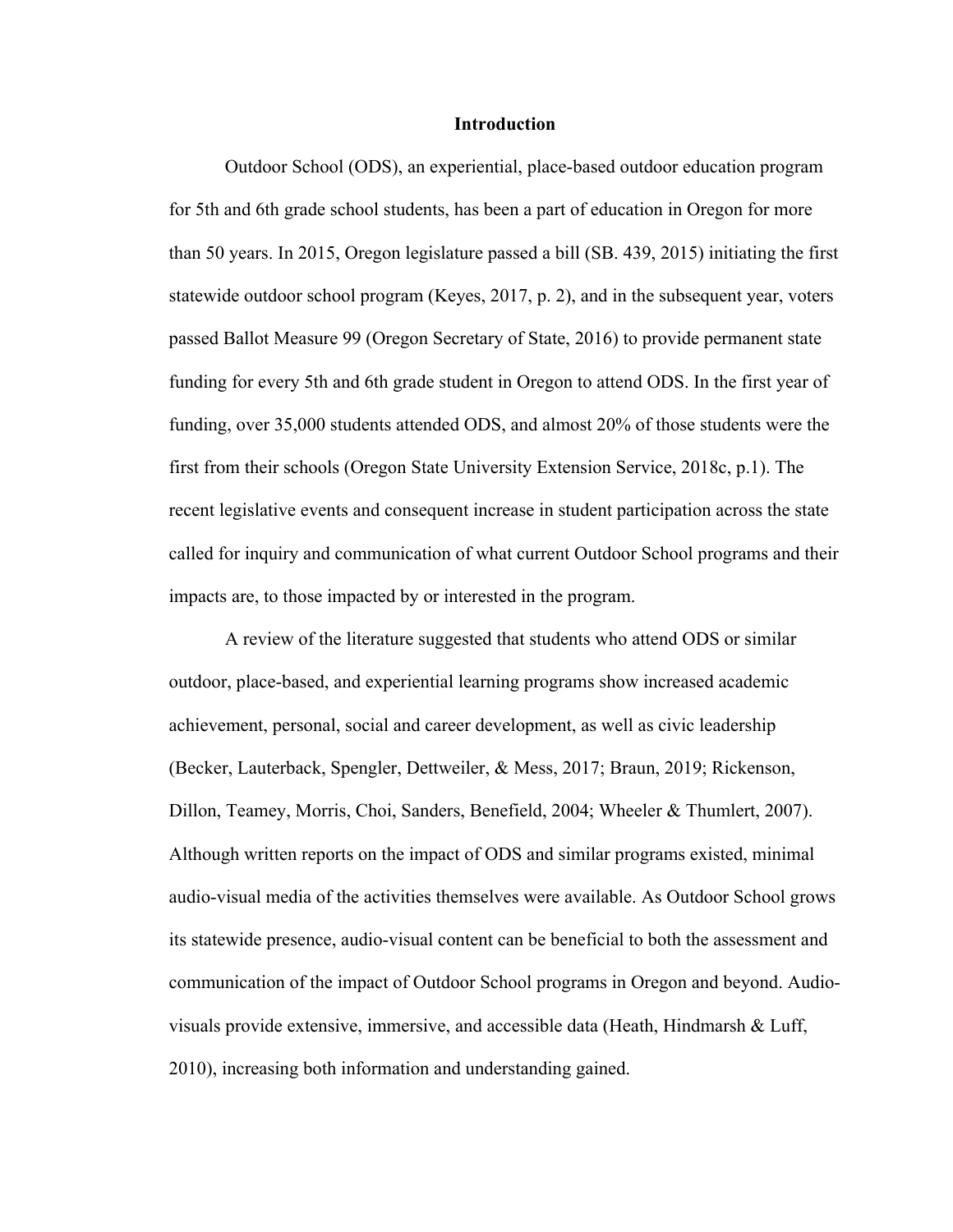In this thesis project, I created a short film incorporating exemplar interviews and activity recordings, to engage and inform viewers of Outdoor School and its impact. Filming occurred in Fall 2018 at a 6-day, 5-night Outdoor School program located in the upper Willamette Valley. In this paper, I discussed the literature that informed the video, the process of making the video, and the outcomes of the video.

This thesis project focused on an academic program that thousands of Oregon students attend annually. The idea, however, sprouted from my personal experiences. I participated in Outdoor School as a  $6<sup>th</sup>$  grade student and as a high school volunteer; these experiences were profoundly impactful on my development as a student, leader, and community member. Due to my own powerful experiences and learning those of others, such as through the "OutdoorStories" Project (Friends of Outdoor School, 2016), I became an advocate for Outdoor School, and its potential to impact every child in Oregon. My intent in creating a mini documentary as my undergraduate thesis project, was to provide a venue whereby people can discover ODS' impact for themselves.

#### **Literature Review**

In this literature review, I provided an overview of Outdoor School, its history in Oregon, its current status, and benefits supported by empirical evidence. Briefly, Outdoor School is an outdoor experiential education program with extensive history, rapid growth, and a wide array of research-supported positive impacts in Oregon.

#### **Outdoor School in Oregon**

Outdoor School programs are described in Oregon Senate Bill 439 as " a six-day, residential, hands-on educational experience, or an equivalent outdoor educational experience that reflects local community needs and contexts, featuring field study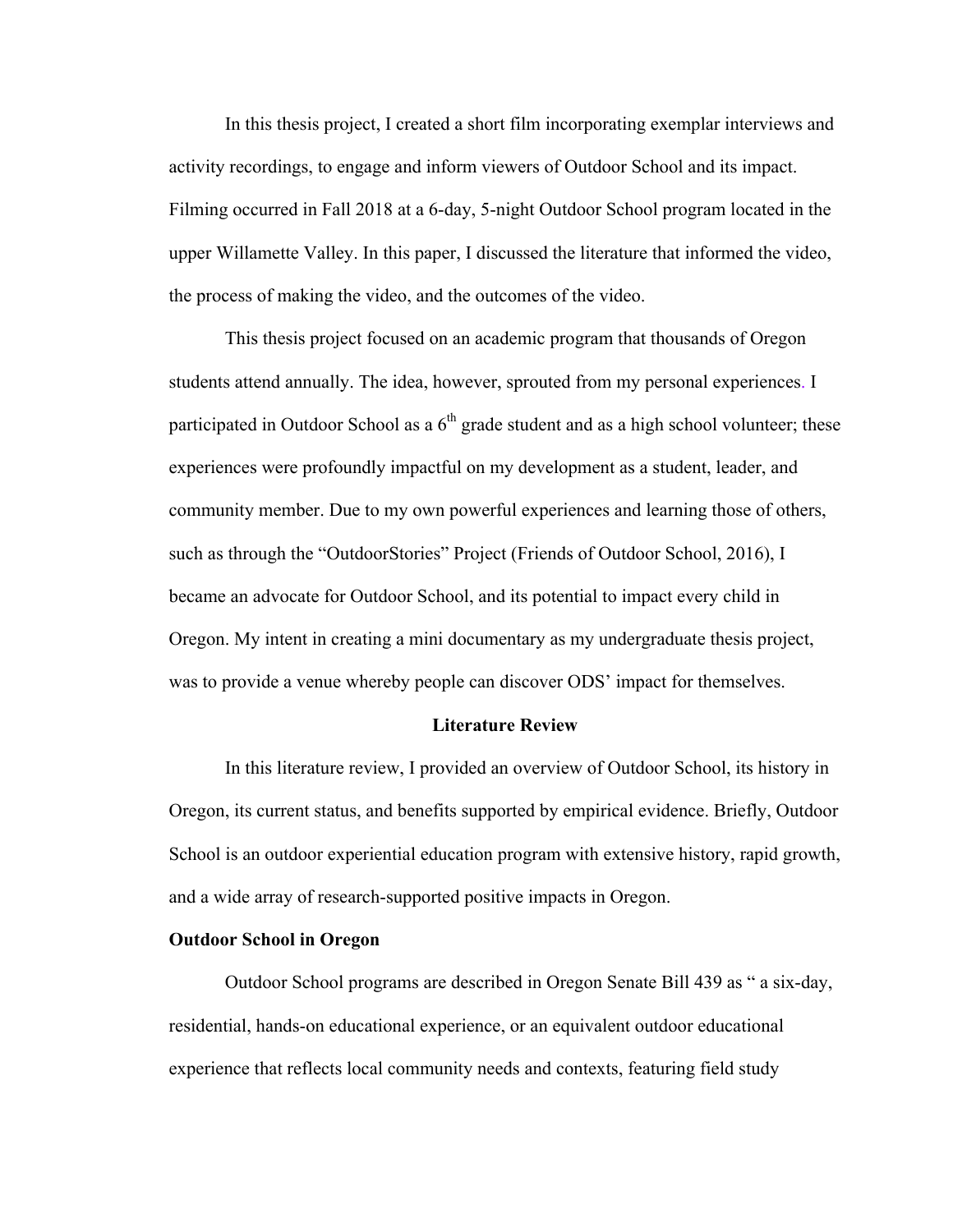opportunities" for topics including water, soil, plants and animals, the importance of Oregon's environment and natural resources, and the relationship between Oregon's natural resources and economic development (SB. 439, 2015). In addition, the bill stated that these programs should equitably help students meet standards, "develop leadership, critical thinking and decision-making skills," and "learn about the interdependence of urban and rural areas" (SB. 439, 2015). Oregon State University (OSU) Extension Service, charged in the bill to support Outdoor School programs, identified five unifying principles of ODS: high quality curriculum, purposeful and sequential experiences, engaging teaching methodology, social and emotional learning, and a safe and inclusive environment (OSU Extension Service, 2018b, p.1). I used these principles to guide and frame my video.

#### **History**

The information in this section is from "Outdoor School - A History 1966-1996" (Multnomah Education Service District, n.d.). In spring of 1957, the first Outdoor School program occurred in Oregon. Led by Dr. Irene Hollenbeck from Southern Oregon College, and supported by the U.S. Soil Conservation Service, U.S. Forest Service and Oregon Game Commission, "23 fifth and sixth grade children spent 5 days living and learning in the out-of-doors." The following year, Margaret Milliken from OSU and Austin Hamer from Oregon Game Commission organized the second week-long Outdoor School program for 6th graders, with support from the same groups in addition to the state government. Milliken then taught and trained students at OSU to facilitate these programs. From this point, Outdoor School programs began to be established statewide.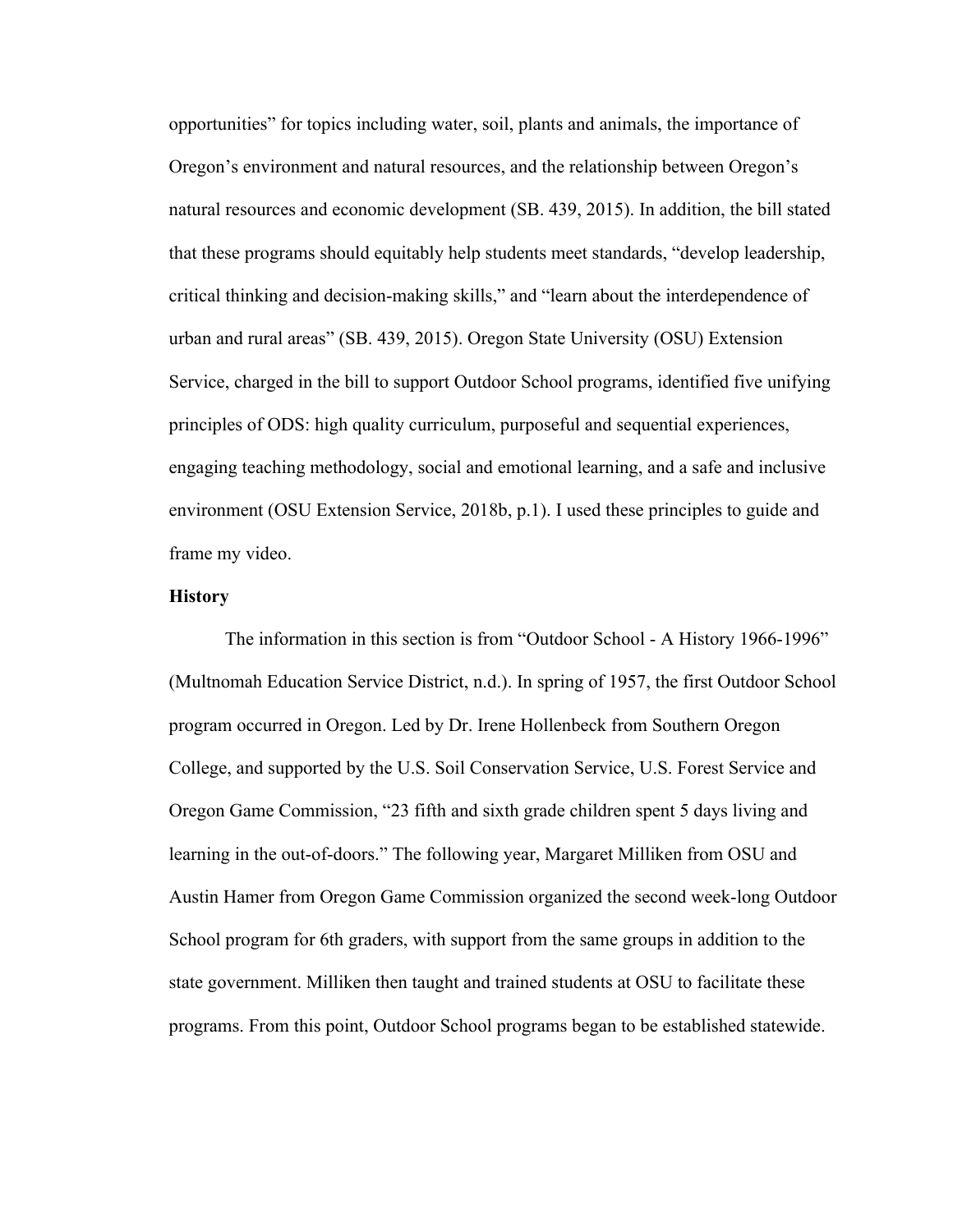#### **Current Status**

In 2017-2018, the first academic year in which public funding for Outdoor School was administered by OSU Extension Service Service, 128 school districts spanning all 36 counties were funded. As a result, 30,739 students attended ODS that year, 75% of those eligible, for a total of 115,131 days students got outside. Of those, 82 new schools and 7,137 new students attended ODS for the first time (OSU Extension Service, 2018a, p.6; OSU Extension Service, 2018c, p.1).

For their 2018-2019 annual report on Outdoor School, OSU Extension Service asked schools to rate the importance of the topics listed in Senate Bill 439 in the Outdoor School programs they participated in, and received results from more than 300 schools. On a scale of 1-5 with increasing significance, almost 85% of schools ranked "Student Leadership, Critical Thinking, and Decision-Making" as 4 or 5, more than 85% did for soil, water, plants and animals, 88% for Oregon's environment and natural resources, and 99% for science (OSU Extension Service, 2018a, p.14). Results from Oregon Environmental Literacy Program's pilot study of Outdoor School programs and common measures also indicated legislative requirements are being met (Braun, 2019, p. 22-29).

For the following year, OSU Extension Service aimed to survey Outdoor School providers, to both establish a list of providers and assess common measures, as well as work with them to engage in professional development, including "ongoing diversity, equity, and inclusion training for outdoor school educators" (OSU Extension Service, 2018a, p. 18). OSU Extension also focused on assessing how many students may attend Outdoor School in the near future, which schools did not attend and how to conduct outreach to them, the role and training of high school students as volunteers, as well as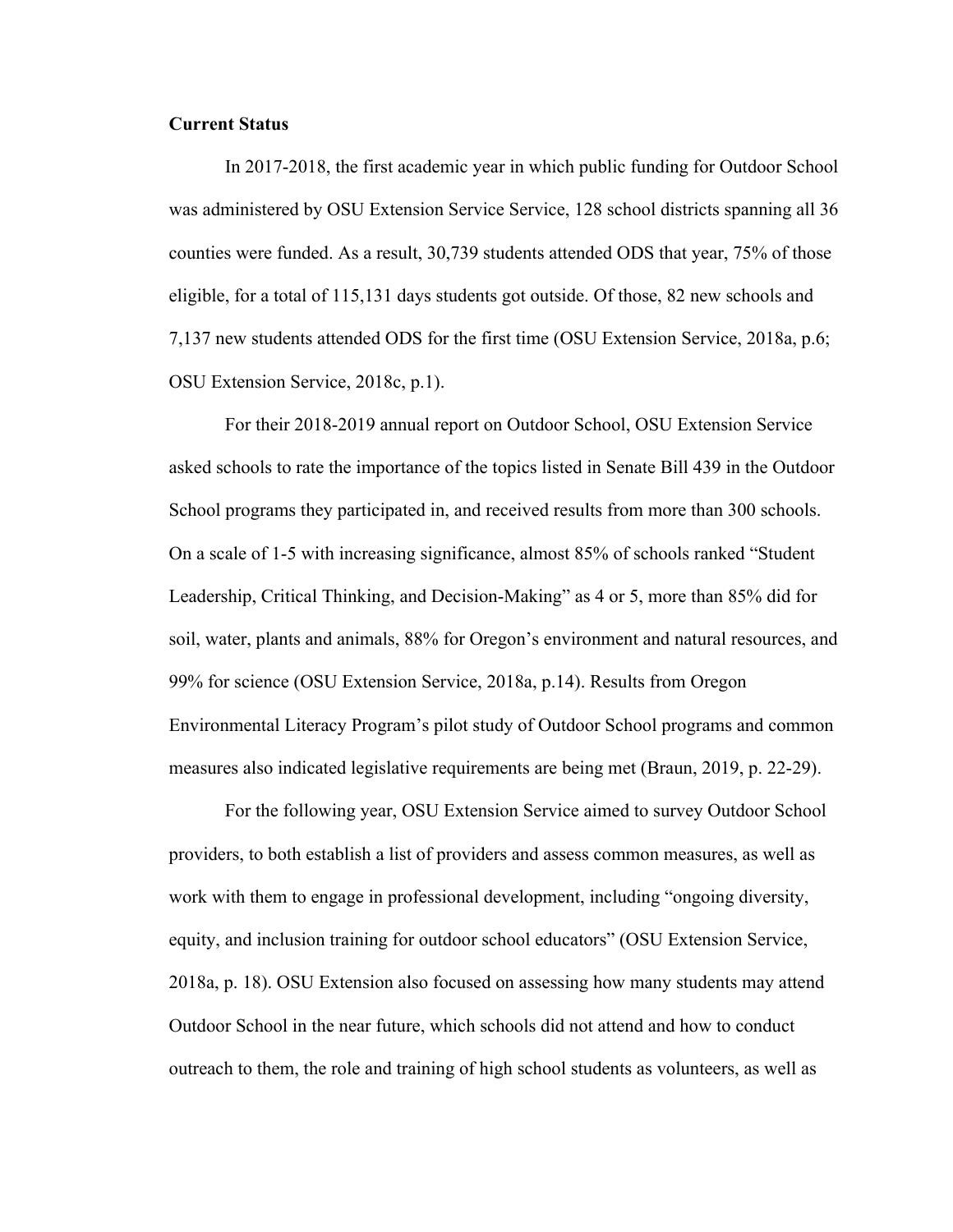creating an "evaluation tool" and workshops for educators on how to "responsibly infuse indigenous studies concepts into their curriculum" (OSU Extension Service, 2018a, p. 16). In addition, the study on common measures continues, with "full, statewide program evaluation" occurring presently in spring 2019, reports to follow in the winter (Braun, 2019, p. 37).

#### **Benefits**

Research on Outdoor School and similar programs suggested that they provide youth with a multitude of benefits, including academic, personal, and social. In the recent pilot study of Outdoor School programs in Oregon and their impact conducted by the Oregon Environmental Literacy Program, "initial results show significant positive gains and strong influence on many educational outcomes" (Braun, 2019, p. 3). Academically, students learned, grew their "interest and motivation to learn," and gained "21st Century Skills" including critical thinking and communication" (Braun, 2019, p. 3, 13). ODS participants developed purpose, identity, self-efficacy, connection to place and environmental awareness. Socially, they gained respect for empathy and diversity, and desire to engage in environmental stewardship. Furthermore, researchers found that youth "who need substantial academic and behavioral supports were positively impacted by Outdoor School," as 84% of teachers stated that Outdoor School has positive impact on students needing behavioral support, and 88% on academic support (Braun, 2019, p. 20).

On behalf of the state of Washington, Wheeler and Thumlert (2007) completed a literature review of more than 75 articles on outdoor education programs' impacts. The researchers suggested that environmental education can help meet student outcomes, including academic achievement, career development, "self-esteem, engagement and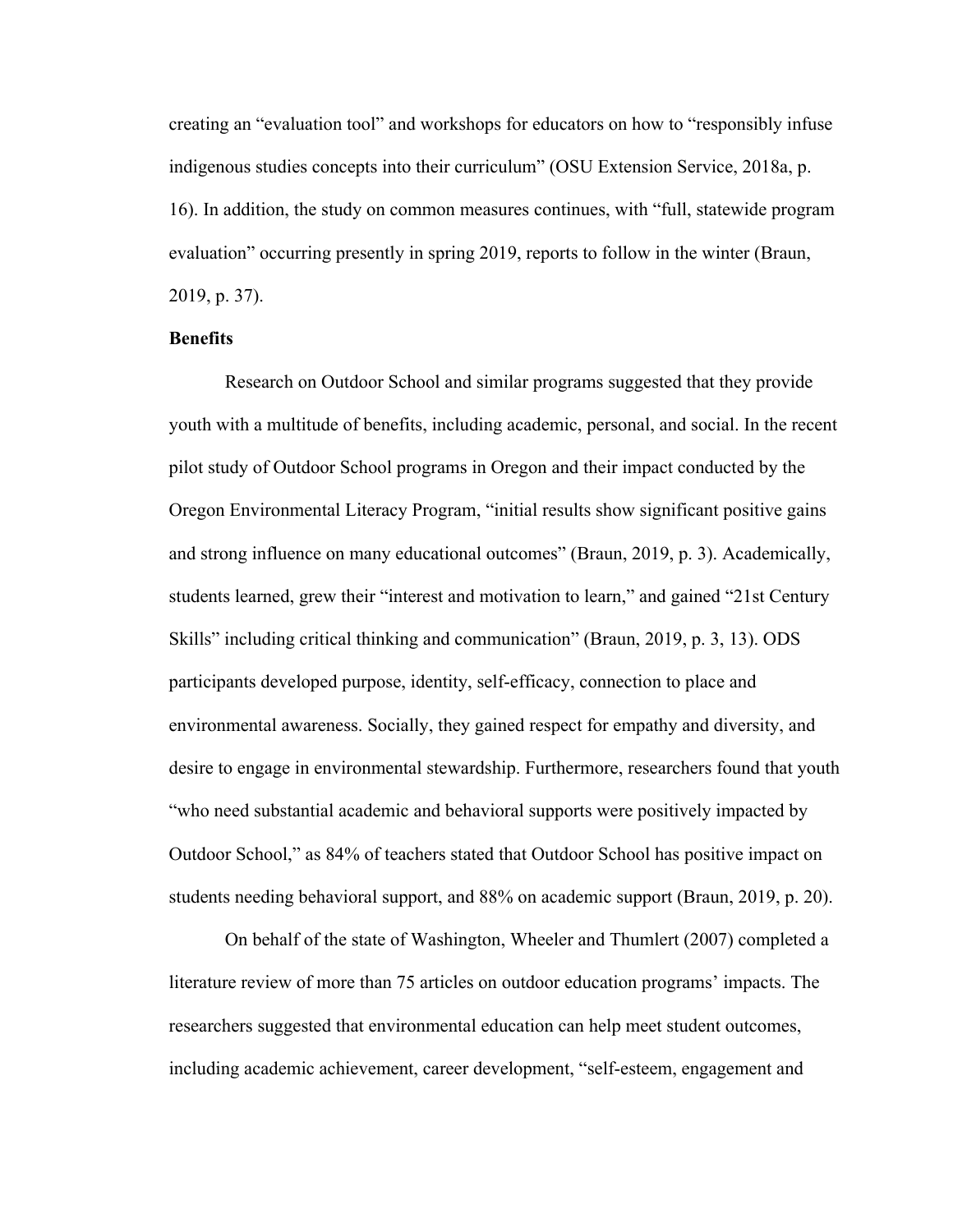motivation," as well as "civic responsibility and service-learning" (Wheeler & Thumlert, 2007, p. ii-iii). Academically, they found "strong evidence" that programs like Outdoor School increase math and science achievement, as well as "some evidence" for social studies achievement. In terms of career development, they established that environmental education can bring awareness to related careers, and that people in those careers often considered those programs pivotal to choosing their careers. Wheeler and Thumlert observed that evidence exists for the positive impact of environmental education programs on "self-esteem, engagement, and motivation," and that this impact may stem from the experiential component of such programs. The researchers also found evidence that environmental education programs can expand students' civic engagement, but that more research needs to be done to better understand this relationship. The Oregon Outdoor Education Coalition created a brief based on this literature review called "Empirical Evidence Supporting the Benefits of Outdoor School and Experiential Learning Programs" (Gray Family Foundation, 2015). This brief and studies elsewhere also suggested that outdoor education provides positive impacts including academic achievement and social skills growth (Becker et al., 2017, p. 9, 12-13; Gray Family Foundation, 2015, p. 2, 9, 16; Rickenson et al., 2004, p. 5-7, 20-22, 26-29).

#### **Methodology**

#### **Study Design**

In summer 2018 I submitted my proposal to OSU's Institutional Review Board. The proposal included a compilation of interview questions used for the film (Appendix A). The interview questions were intended to describe aspects of the program, determine students' experiences of the program, or reveal changes in their attitude towards school,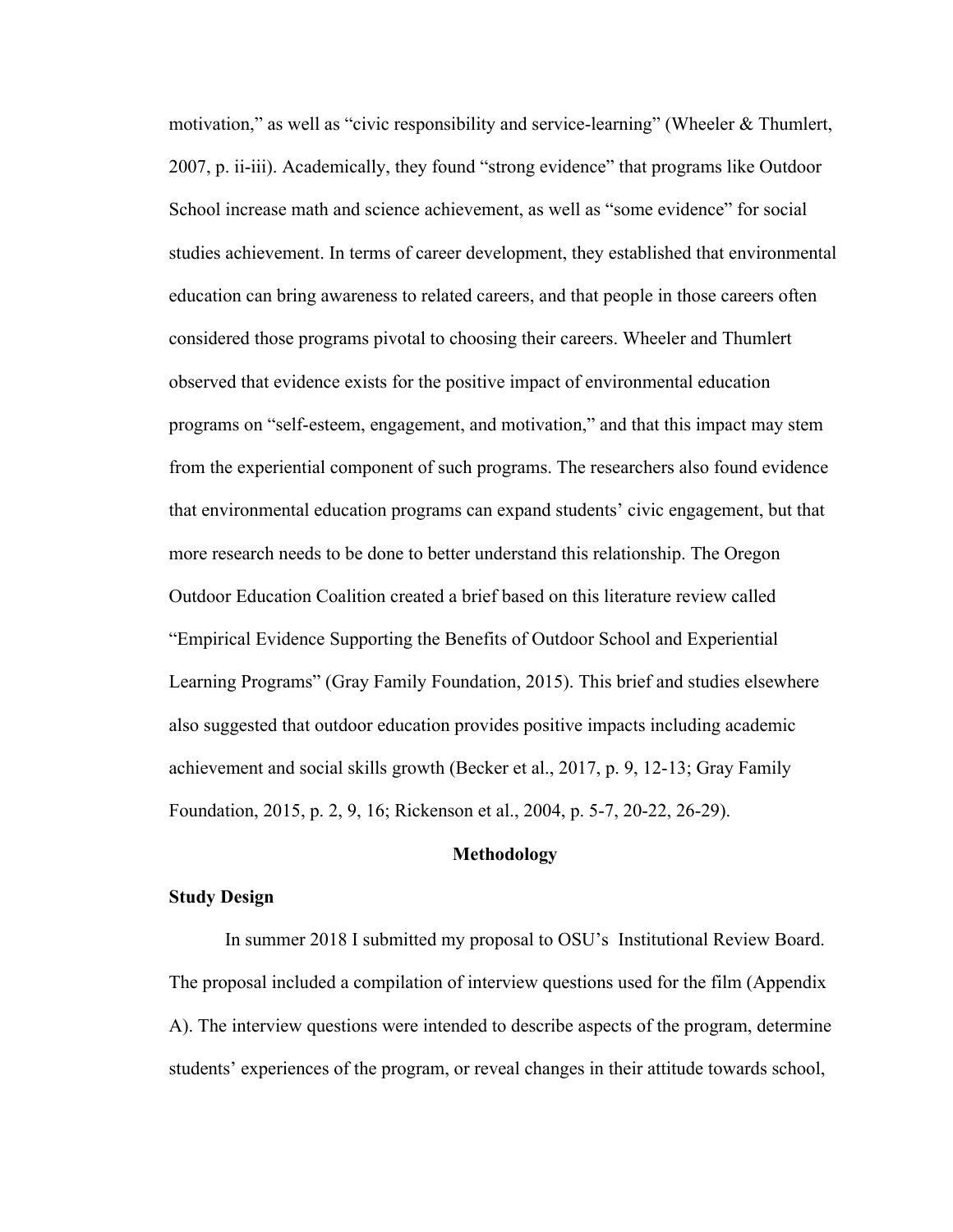science, or other topics related to benefits supported by research. I interviewed students throughout their Outdoor School experience to gauge changes. I also created a preliminary video outline and list of scenes I wanted in the video, to guide my filming. With support from OSU Extension Service, I modified the Oregon State University short model release form for use in this project (Appendix B). Both OSU Extension Service and the supporting education service district provided assistance in distributing and collecting the release forms.

#### **Participants**

An Education Service District (ESD) in Oregon provided me the opportunity to film in the fall of 2018 at one of their Outdoor School sites, during a 6-day, 5-night program, and connected me to a  $6<sup>th</sup>$  grader teacher who would be taking their class that week. This teacher and class came from one of the most diverse school districts in Oregon. The teacher introduced me to my main participants, who were chosen because both students and their parents were willing to participate in interviews. My participants were two 6th graders, one female and one male.

In addition to the main participants, I interviewed their parents, their teacher, their peers, high school volunteers called "Student Leaders" (SLs), and Outdoor School staff members. One parent of each participant was interviewed, and both families had older siblings who had attended ODS. The students' teacher had an extensive relationship with ODS: she participated as a 6th grader, high school volunteer, and staff member, and continues to be engaged as a 6th grade teacher and active advocate of ODS. The additional peers were chosen because of their expressed interest. Of the four SLs interviewed, two were 1st time volunteers and two were returners. Of five the staff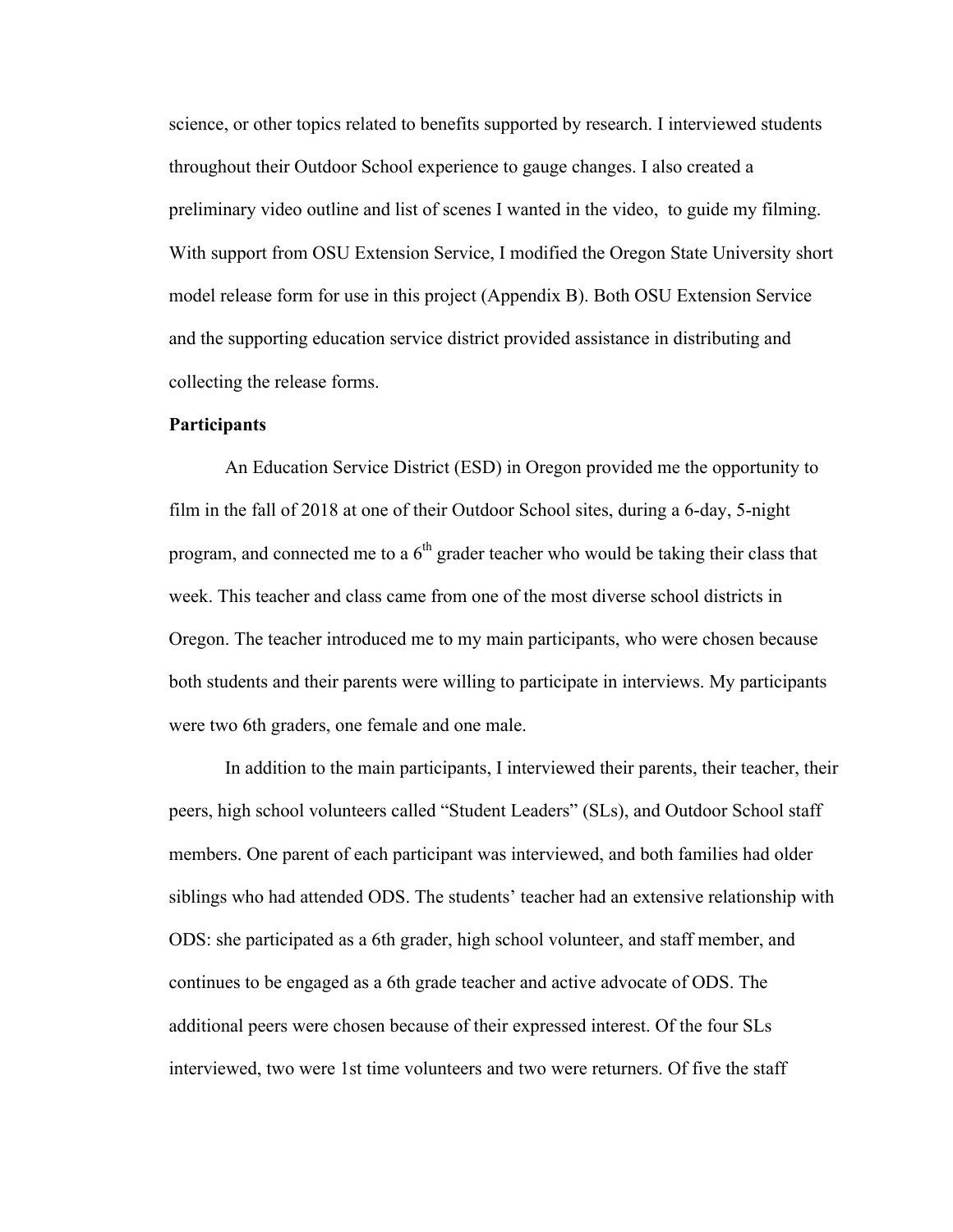members I interviewed, two were field instructors, who oversee the curriculum, three were program leaders, who oversee the cabins, and four had previously participated in ODS, as both a 6th grader and SL.

#### **Data Collection**

I interviewed the main participants before, throughout, and after their week of ODS, and filmed their engagement in the program from when they got on the bus to ODS to when they departed the site. I stayed on site through the whole week of Outdoor School to film. Interviews were conducted at times deemed appropriate by the teacher and ODS staff, minimizing disruption of the students' experiences. I filmed using an iPhone 7 with 1080p HD at 30 fps. Additional equipment included a recorder, lavalier lapel microphone kit, gimbal, and tripod, loaned from Oregon State University Student Multimedia Studio.

#### **Data Analysis**

Almost 23 hours of footage was captured. I uploaded all video and audio files into my OSU cloud accounts, and processed them using a spreadsheet (Appendix C). For each file I documented its name, a short descriptor, notes and key quotations, "tags," its usability ranking, and duration. "Tags" were identifiers for the clips, including relevant participants or subjects discussed in the video. For example, a clip where Field Instructor "M" was leading cabins inspections would be tagged "#FIM #cabin." This eased the process of searching participants or subjects of interest when creating the script. For my ranking system, I used "X" for footage to not use, "V" for footage that I could use, and "!" for footage I wanted to use. "X" footage included those that had a poor camera view or insignificant content. "V" footage included acceptable footage in terms of camera view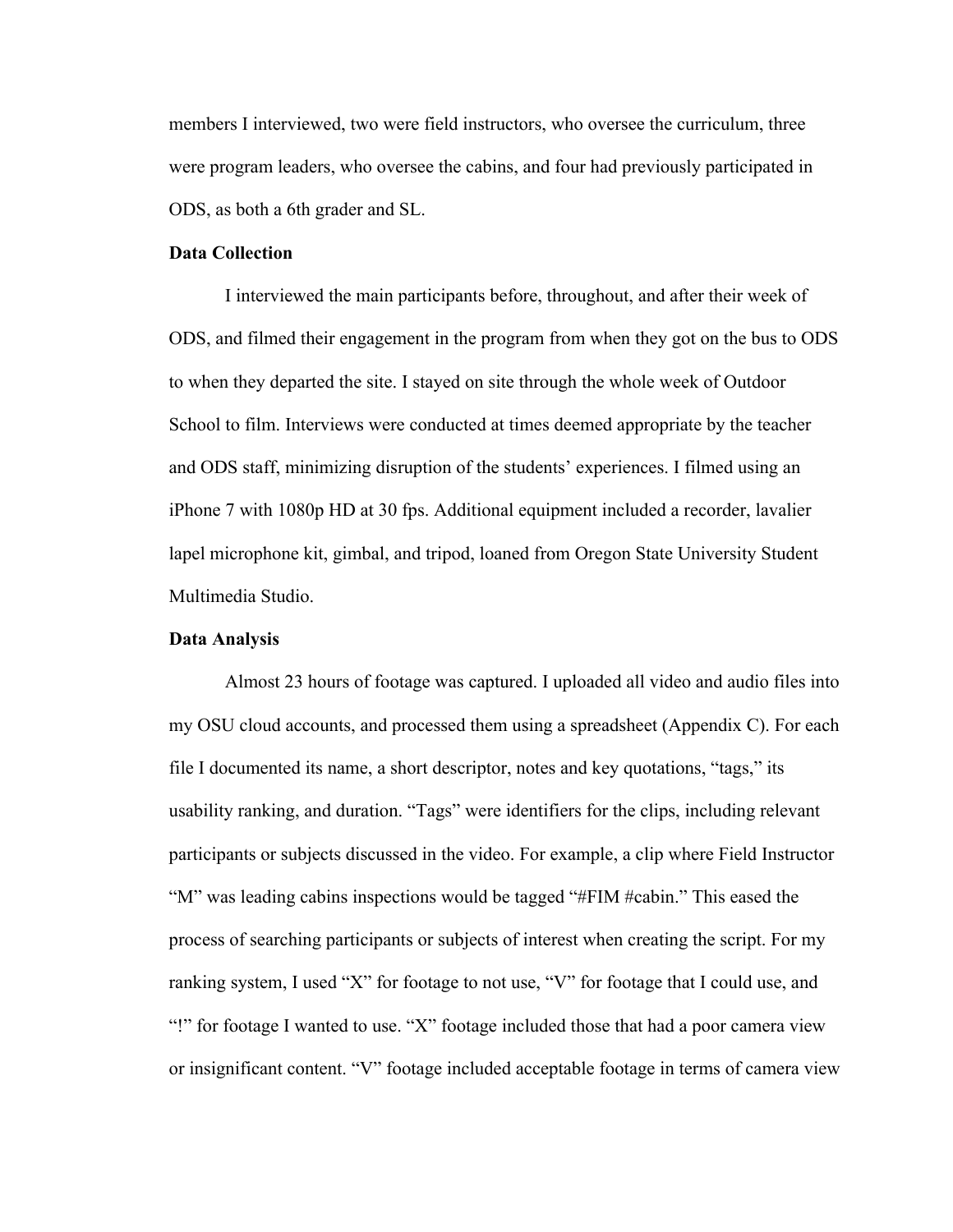and content, and "!" footage consisted of exemplary content and camera views. This also facilitated the finding of desired clips for the script.

I created a script (Appendix D) after capturing and processing footage in order to better understand what content and stories I had, and how I wanted to communicate them. I formatted a table with three columns. The first column was the audio script, consisting of narration, participant quotations, and general descriptions. The second column was the video script, which listed the file name of the clips to be used, and a description of what the audience will see. This included text overlays, such as the title and citations. The third column was listed the purpose of the scene, such as hook, body and transition segments.

Thematically, I used the five principles of Outdoor School (Oregon State University Extension Service, 2018b, p.1) as the body of the video. Referencing these five principles, I first recalled exemplary "!" footage that addressed each. I then recalled components of the specific program I visited that also correlated to the principles, such as how student leaders professionally develop when teaching at Outdoor School, aligning with the third principle of engaging teaching methodology (Oregon State University Extension, 2018b, p.1). I subsequently identified additional relevant footage using my tags. I arranged the footage I compiled for each principle in a compelling order, and added narration when needed to enhance the message. This process was also applied to scripting the introduction, transitions, and conclusion.

I post-produced in iMovie, following the script and modifying as necessary.

#### **Findings and Discussion**

Due to release limitation, the video currently cannot be publicly accessed. However, in this section I was able to discuss some of the content I used to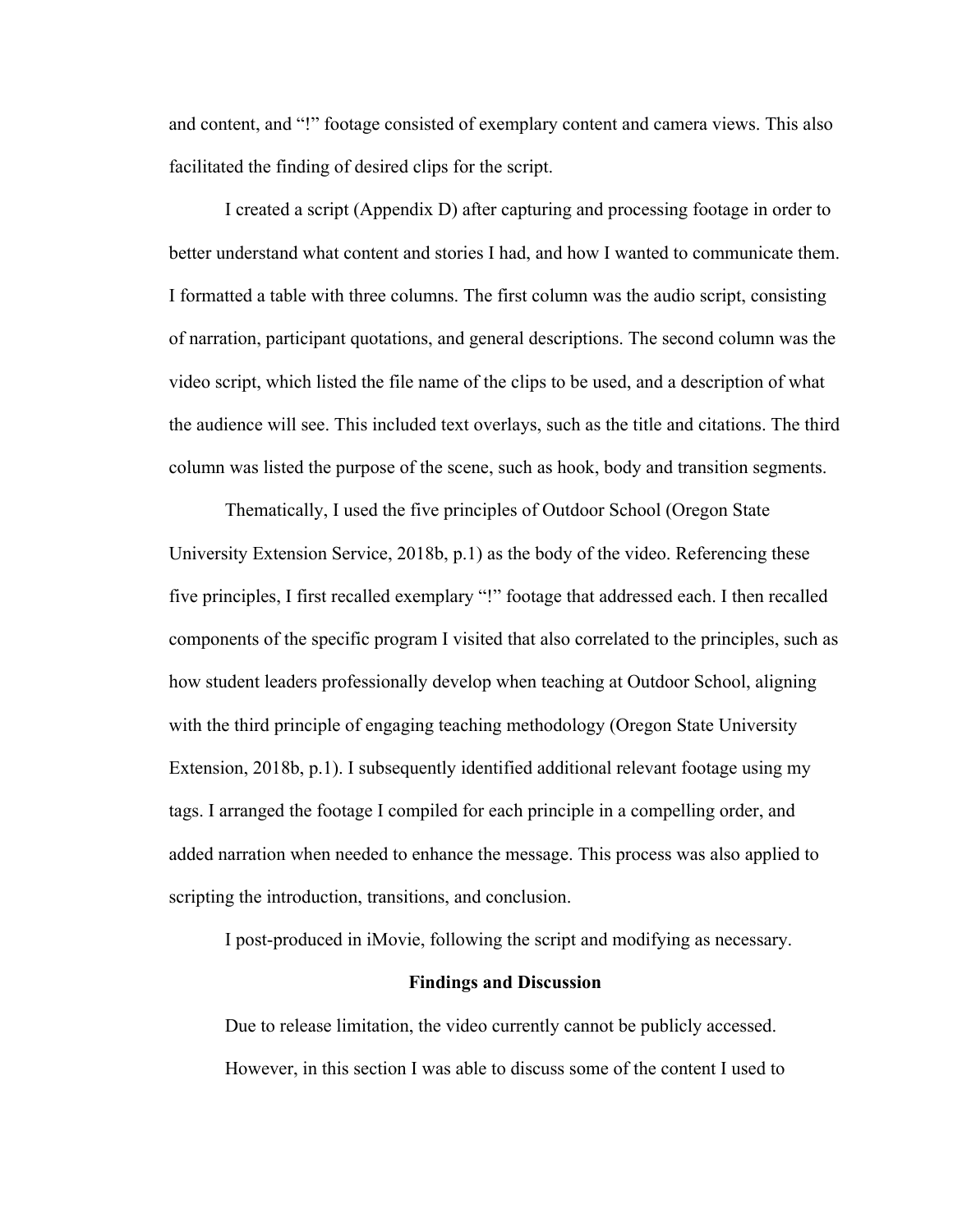address each principle of Outdoor School (Oregon State University Extension Service, 2018b, p.1), as well as patterns that I noticed through the analysis.

#### **High Quality Curriculum**

When asks about Outdoor School curriculum, the teacher shared,

"in our [school] district, Outdoor School is part of the 6th grade curriculum. It aligns to our NGSS and state grade level science standards, and some of our social studies standards, and health standards about healthy relationships and cooperation and building self esteem."

NGSS is shorthand for Next Generation Science Standards, science content standards for grade levels K-12 comprising of three components: practices, crosscutting concepts, and disciplinary core ideas (NGSS Lead States, 2013). In the video, students demonstrated engagement with all three aspects when participating in a lesson involving skulls. They added to their knowledge of the crosscutting concept of structure and function and disciplinary core ideas of life science when learning how teeth shape can indicate what an animal eats, and they engaged in the practice of analyzing and interpreting data when they observed the teeth of each skull and suggested if the animal was an omnivore, herbivore, or carnivore (NGSS Lead States, 2013). Though I was not able to include every activity in the video, I observed countless moments where students actively engaged in inquiry and learning that exemplifies NGSS application.

During their last night of Outdoor School, the teacher asked her students to raise their hand if they thought they were a better scientist that night than they were when they first arrived at Outdoor School. A resounding majority raised their hands. "Everybody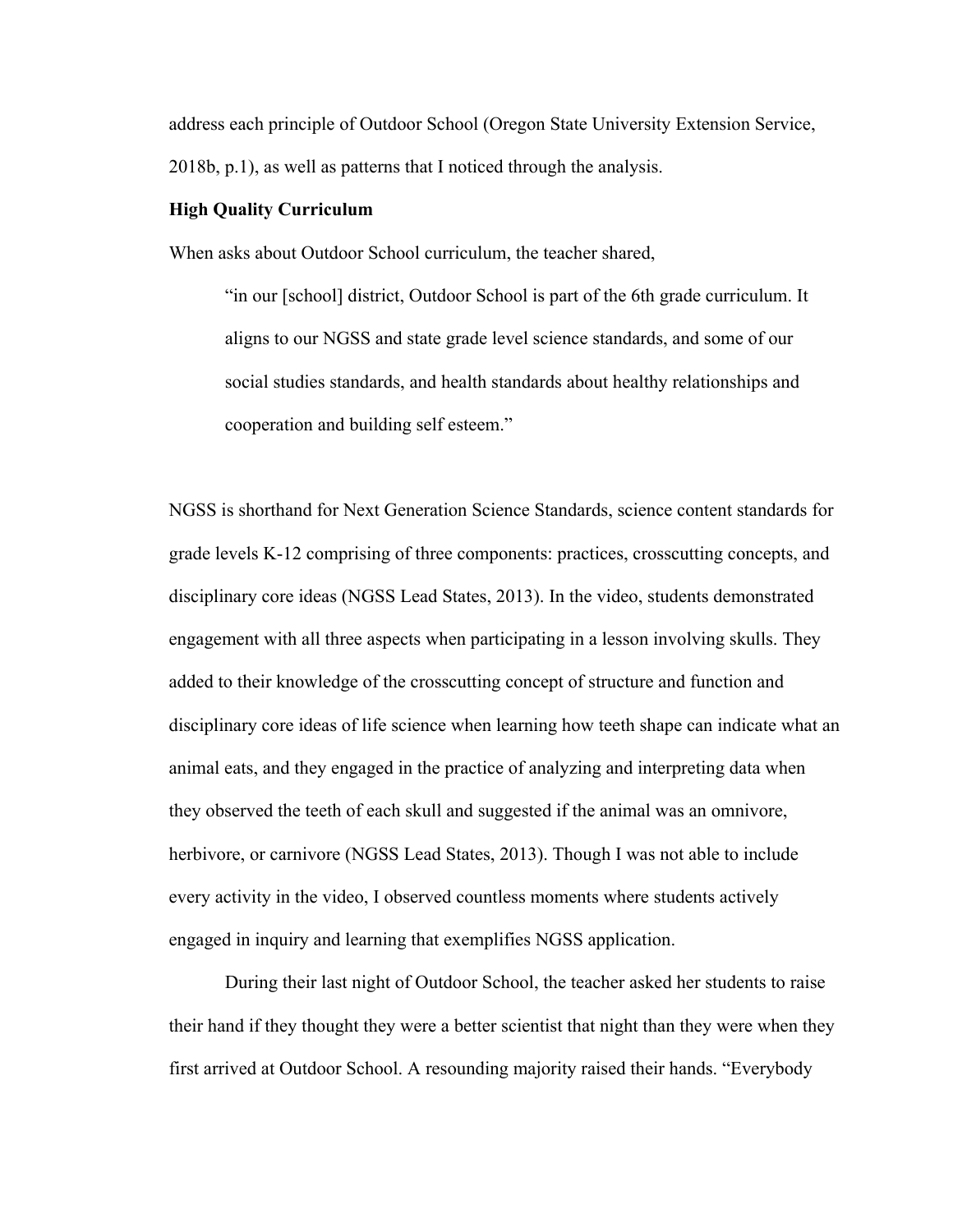grows at Outdoor School," the teacher asserted, "because we learn at Outdoor School, but also because we become better learners."

#### **Purposeful and Sequential Flow**

One of the staff members said, "I really like the intentional community that ODS creates...there is intent behind everything that we do and that by the end of the week we're able to notice big change." When a student realized pH can be measured for both soil and water, they demonstrated the connectedness of the field studies, one aspect of purposeful and sequential flow. Another component is revealed when one of the staff members discusses the wood cookie, a slice of tree that students commonly wear as their name tag in Outdoor School programs. He noted that though it is nominally a student's form of identification, it more importantly served as a visual representation of how their identity as a community member develops throughout their time in the program. This acted as a testament to how even non curricular activities held purpose. A third part of purposeful and sequential flow occured when a student shared his observations about worms near his house when the group was learning about worms and compost, showing how Outdoor School connected back to their lives at home. These examples cumulatively depicted Outdoor School's relevance to students, both within and beyond the program itself.

#### **Engaging Teaching Methodology**

The two constituents of this principle were physical engagement of the participants, and professional development of the Outdoor School providers (Oregon State University Extension Service, 2018b, p.1). Students expressed their appreciation for physical engagement. When asked if Outdoor School had changed their view of school,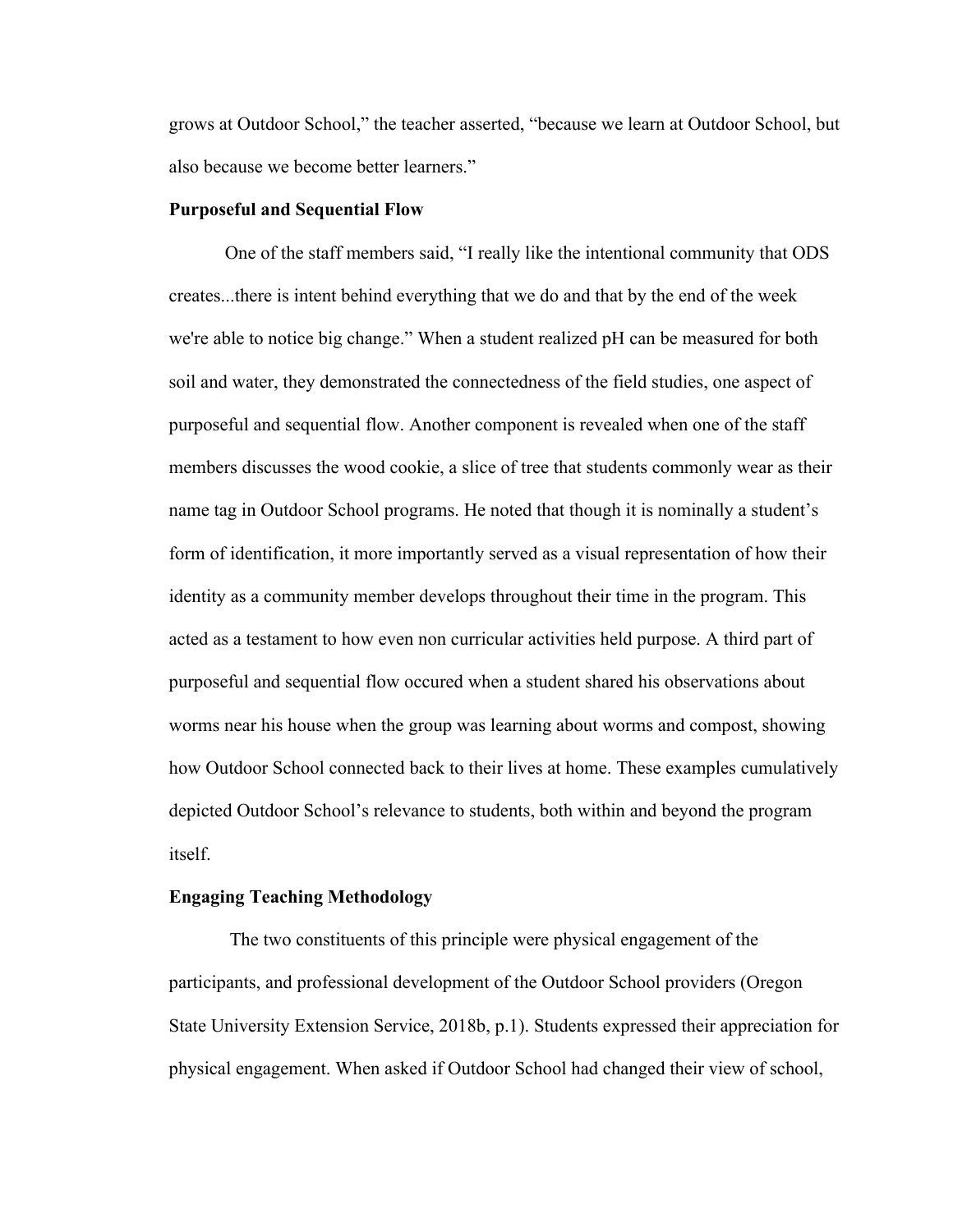one student said "Yes, because I figured out that learning can be so more fun if you actually deal with what you're talking about and see it in real life." I used footage of the student learning about the components of loam and then creating it in soil field study to bolster his statement. "We get to learn about things as we're doing it."

For the professional development component, I focused on the student leaders. "I definitely do Outdoor School for the kids," one returning student leader said. I then show this student leader asking students to make observations, and affirming them when they ask questions. The teacher added, "The student leaders increase the opportunity for students who are like them, for students they can connect to...the diverse cultures and personalities of the student leaders allow connections between the diverse students that I bring in." Another student leader revealed, "I feel like my teaching abilities are way better...I'll definitely take dealing with kids skills [from Outdoor School]...I've learned a lot of new teaching skills here." A 6th grader in the student leader's cabin showed the student leader's impact on them when he said, "he feels like a big brother to me."

Staff members who previously volunteered as student leaders all considered it impactful. One person shared, "being a student leader ended up being more than I could have imagined. It totally changed my high school experience, it helped me keep my grades up because it required me to have good grades in order to be a student leader, it was a place where I made better connections than I did in my day-to-day school, and it kind of gave me a little more meaning to my life than I did just by being a highschool student elsewhere." In addition to the personal and social impact, Outdoor School may have influenced student leaders' career paths. The teacher revealed, "in 22 yrs I have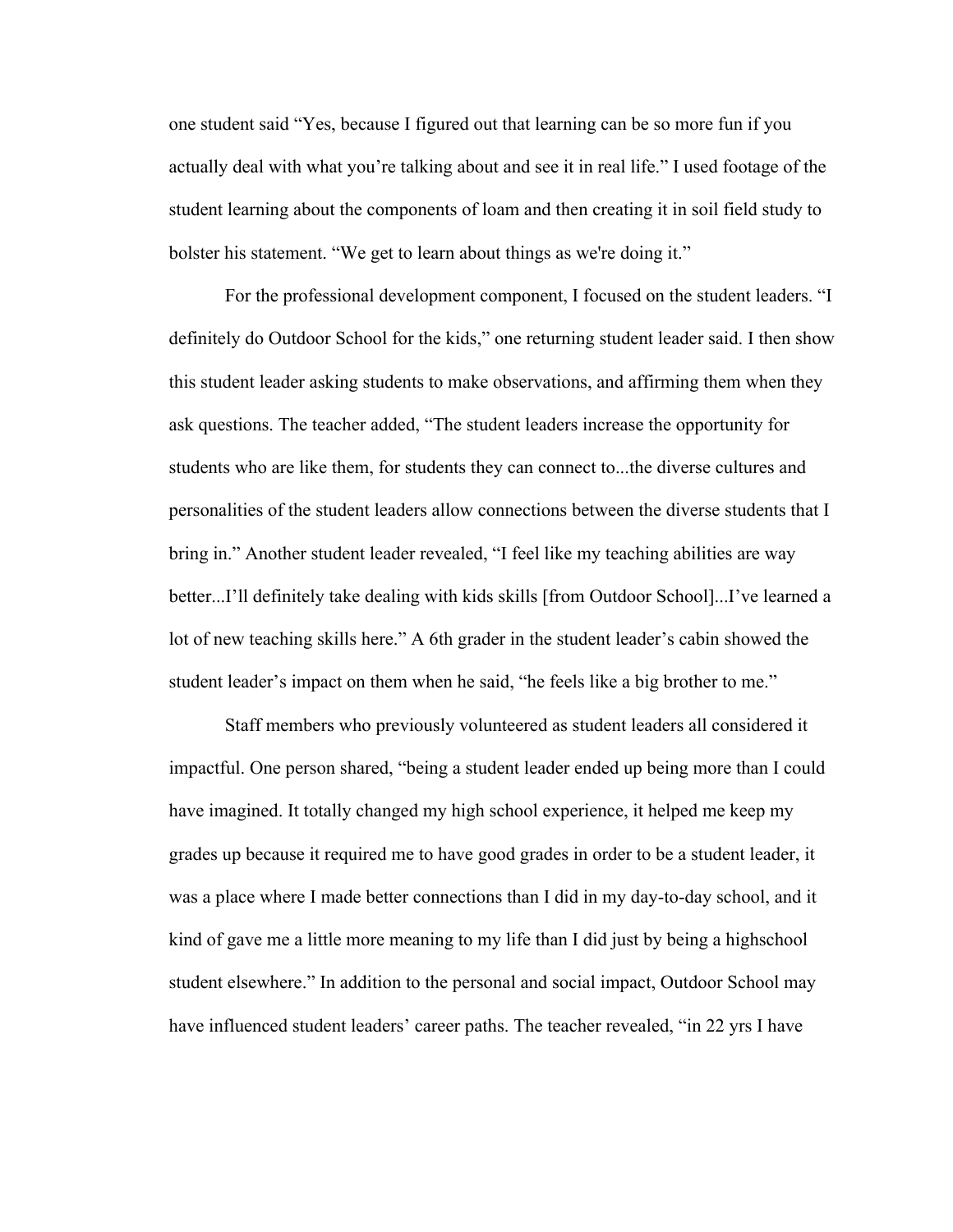many former students who have gone in, gone on to major in sciences…[and] seen a lot of students on to become student leaders themselves as a first step in to education."

#### **Social Emotional Learning**

"I come to Outdoor School because I am a 6th grade teacher, but also because I am a strong advocate of both the science aspect and also the social emotional components and growth that I see in my students." Two parts of the program I visited that aligned with this principle were the cabin and meals.

"On top of the educational aspect, there's a huge community aspect, being put in a cabin with students from other places, other neighborhoods, other families, other backgrounds, and building those connections that they wouldn't have gotten to build otherwise." Cabins consisted of one or two student leaders living with a mixture of 10-12 students from all the schools present. Though all students admit that at first they were nervous or felt "weird" about living with people they had likely never met before and perhaps will not again, as the week progressed students reacted positively to the experience. "It feels interesting because...you think it's cool that you get to meet ppl from other place of Oregon," a student reflects. He added that one of his favorite parts of Outdoor School is "when my roommates in my cabin late night when we can't sleep we talk to each other until we can."

Meals were conducted "family style," and students took on responsibilities from setting up the table to hosting, serving, and cleaning up afterwards. I show a montage of students working in these roles while a staff member talks about meals as an opportunity to "practice interacting with other people…[and] meeting other people's needs," and the teacher said "after a week of ods, we have a stronger sense of cooperation, increased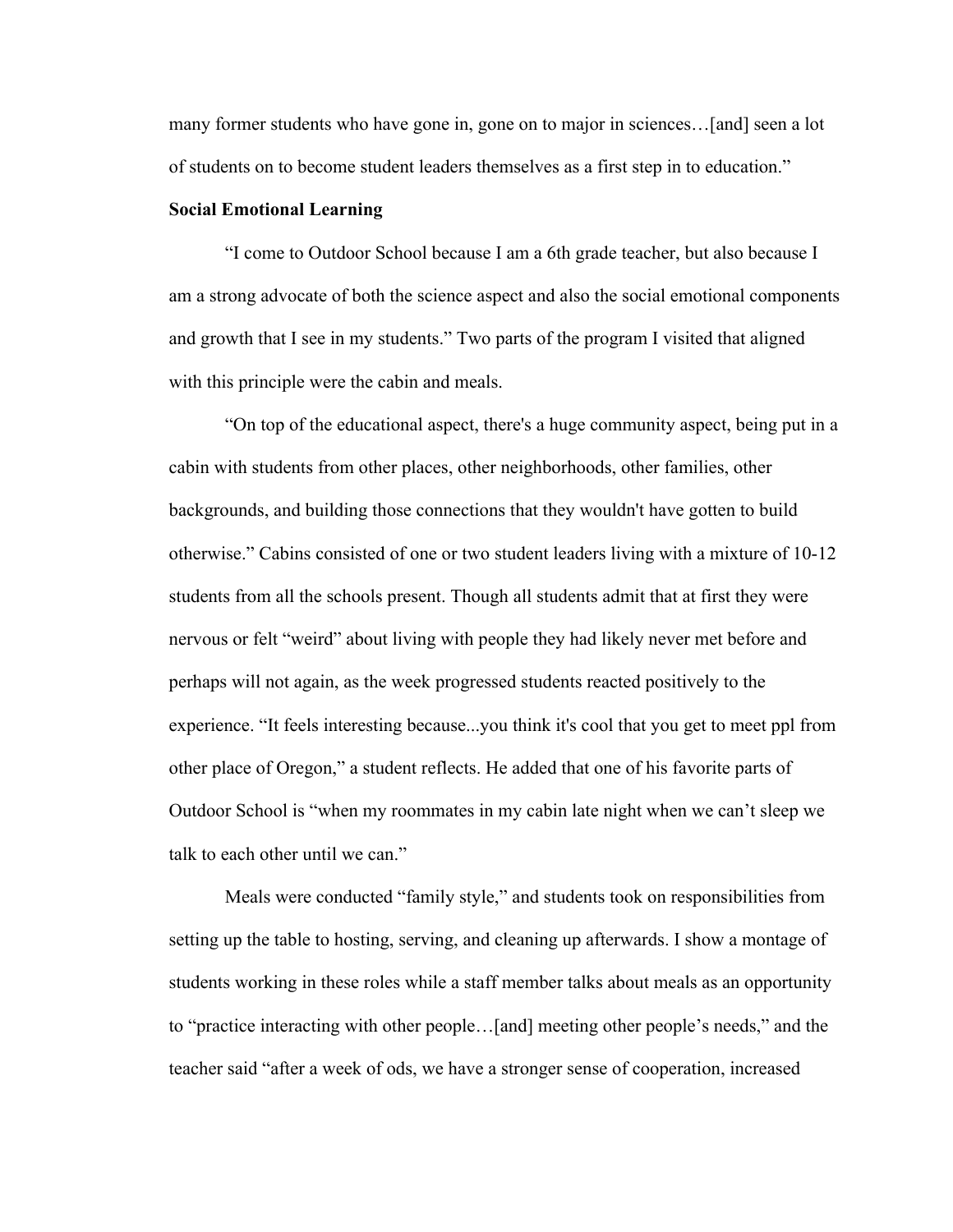abilities to work together with different groups of students in small group activities, and a lot of time I see that students are a lot more dedicated to school after we've returned to our regular classroom."

#### **Safe and Inclusive Environment**

I opened this segment with the teacher saying, "[Outdoor School] gives them an opportunity for an equity that a lot of them rarely have opportunity for. I don't start a single day of school knowing that all my students have eaten a full breakfast...go home to a place that has electricity and heat at night, ...someone that says goodnight to them, or to make sure that they've eaten every meal or get to every place on time." As the teacher spoke, footage of students eating breakfast, spending time in their cabin, and going to the next activity visualized how these needs are met at Outdoor School. Next, a staff member said, "a big reason why I'm at Outdoor School and why I work here is to be the representation for the people who don't really get represented often." Then, another staff member shared their most memorable story from Outdoor School, working with a student who was diagnosed with Down Syndrome. Though the student initially struggled to acclimate to Outdoor School and his new peers, at the end of the week he was crying and sad to leave because Outdoor School was a place "where he felt loved."

I then highlighted two noteworthy patterns that emerged during interviews. The first was that the majority of interviewees who had participated in Outdoor School as a 6th grader in the past and came back to the program, including student leaders, staff members, and the teacher, said that they had returned to Outdoor School because they had made a promise, whether it was to themselves, a mentor in the program, or in one case, a puddle next to the bus going home. The second was that multiple interviewees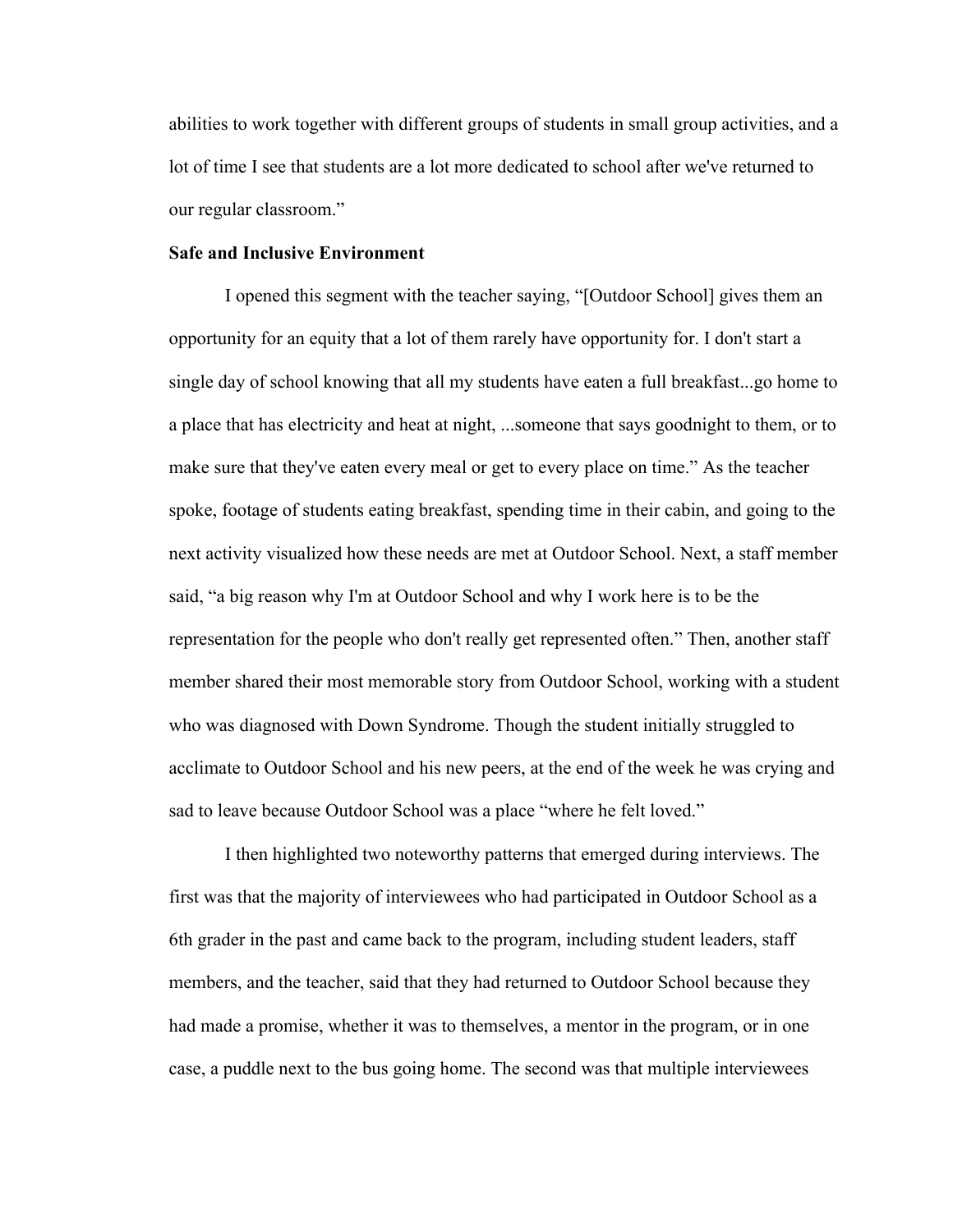described Outdoor School as "magic" or "magical." One staff member captured the general sentiment of both patterns when she said, "I made a promise to myself to come back as a student leader, just because the feelings that I got... I couldn't describe them in 6th grade, but I knew that it was something different and something special and something that I never experienced before." While these patterns may not have directly addressed a sub-principle of Safe and Inclusive Environment, they certainly underlined the strength of the communities Outdoor School is able to provide for many people, that allows for them to be vulnerable and grow.

#### **Conclusion**

In this thesis and short film, I aimed to vividly depict what Outdoor School and its impact can be for participants. The participants' recorded interviews and engagement in activities addressed all five key principles of Outdoor School, and reinforces the literature that suggests that students who attend Outdoor School reap an array of benefits. This video could serve as a tool for informing Oregonians and people across the United States how Outdoor School could positively impact their youth and communities.

Future extensions of this work include creating additional short films featuring other Outdoor School programs, to showcase the variety of models and regions they take place in, while underscoring their unified purposes. This could show constituents across the state that Outdoor School applies to and benefits their specific communities. In addition, more in-depth and intentional study of the multitude of Outdoor School programs in Oregon can occur. As OSU Extension Service has recently released their pilot study evaluation of ODS and continues to study the impact of the program (Braun, 2019), video could be used as part of conducting and communicating their findings to the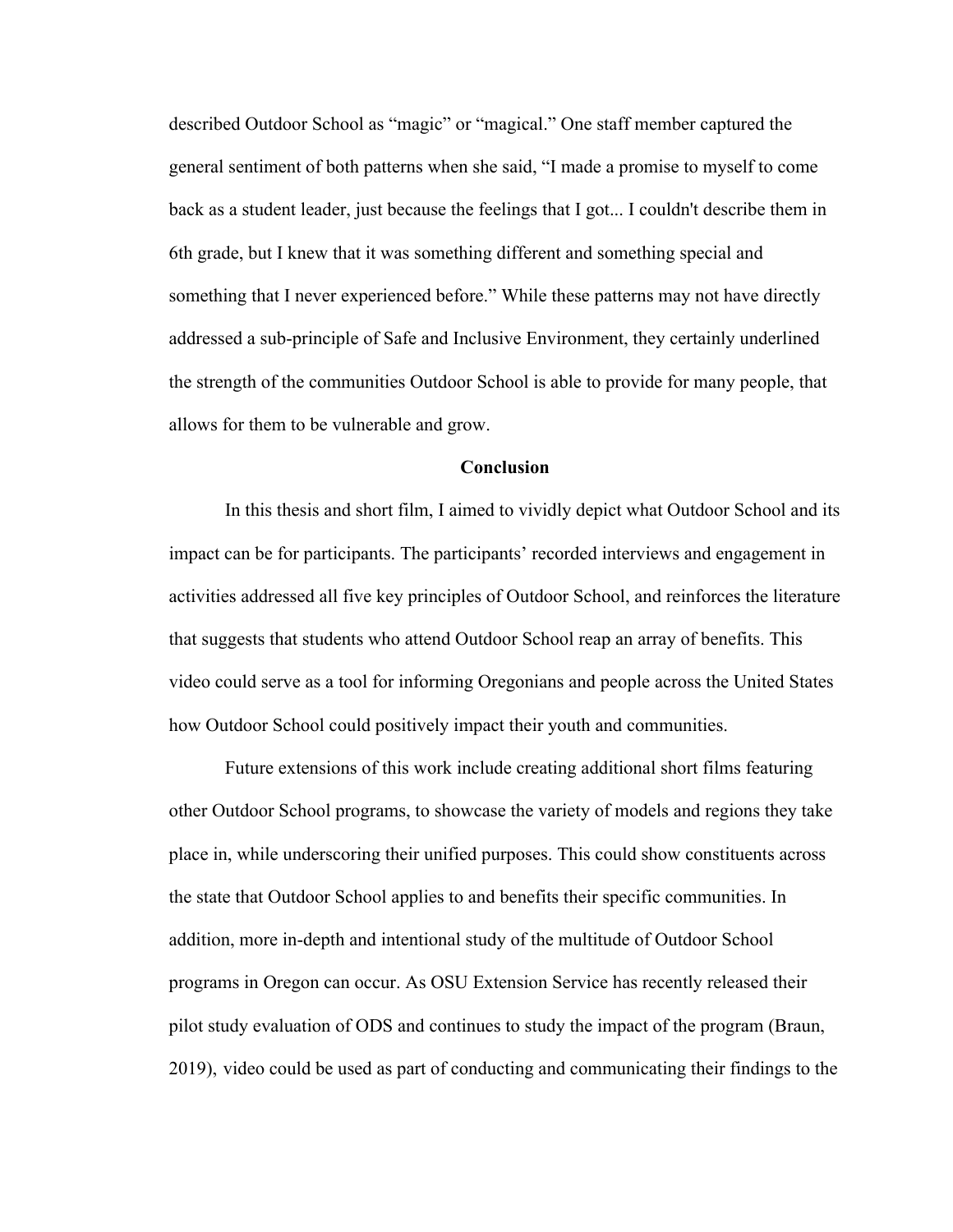public. Similar to OPB's project following the Class of 2025, participants of Outdoor School could be followed long term, perhaps through adulthood. Longer studies could increase understanding of Outdoor School's impact on aspects discussed earlier, particularly personal, social, and career development, and civic leadership.

I found this thesis to be both professionally and personally rewarding. In completing my thesis and studies, I have determined two goals I will pursue in my career: to foster more culturally responsive partnerships between healthcare providers and patients, through both creating continuing education content for healthcare providers and outreach programs with underserved communities; and to shape the healthcare system to be more environmentally sustainable. All these endeavors will be enhanced by the skills I honed through this thesis, including interpersonal communication, science communication, and the technical aspects of filmmaking, from development to postproduction. Personally, I achieved fulfillment by contributing to a program that I have a deep connection to, and completing my cycle of involvement in the program, from child participating in it to adult advocating for it. I look forward to what Outdoor School brings to others, and hope that this thesis assists.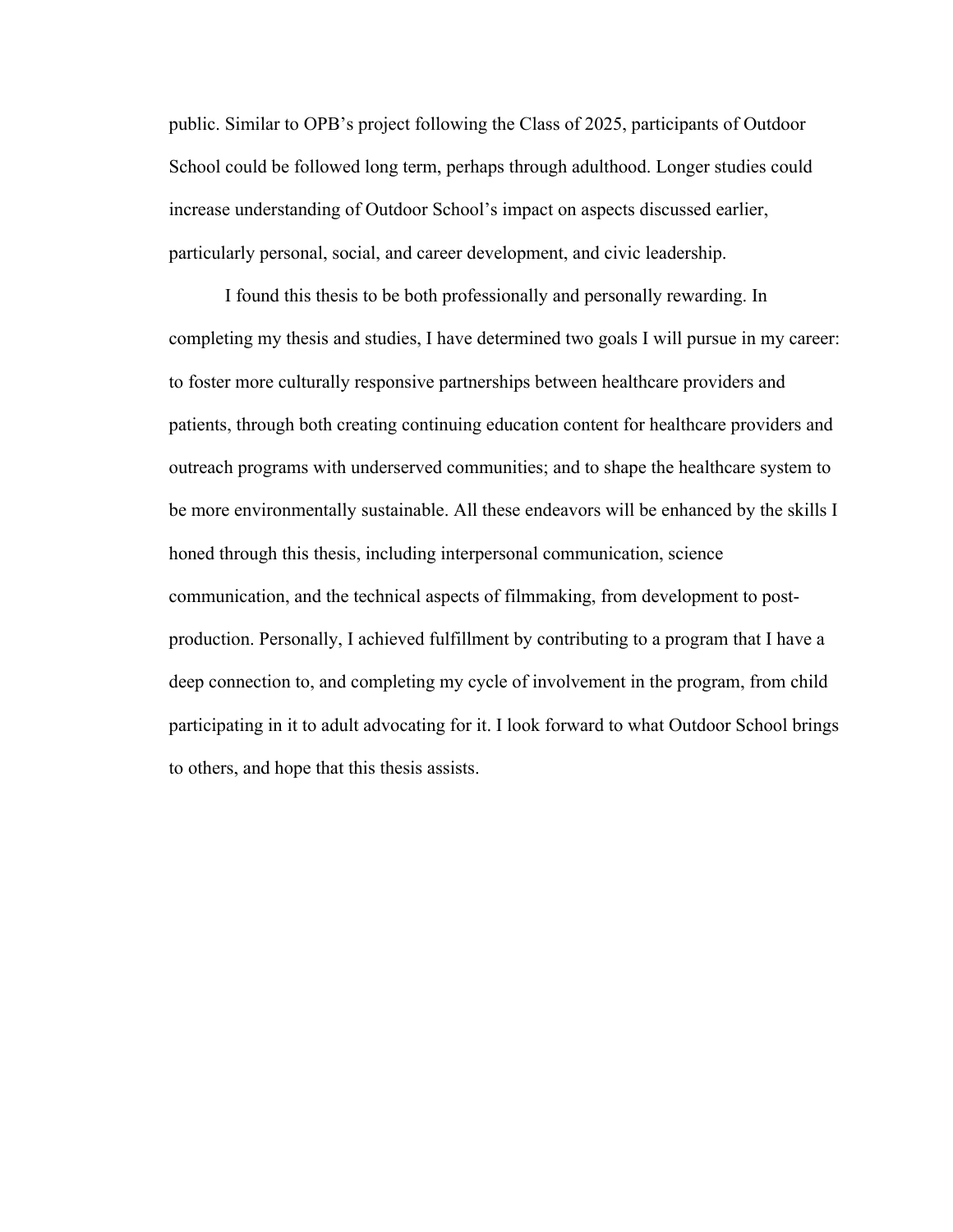#### **References**

Becker, C., Lauterbach, G., Spengler, S., Dettweiler, U., & Mess, F. (2017) Effects of Regular Classes in Outdoor Education Settings: A Systematic Review on Students' Learning, Social and Health Dimensions. *Int. J. Environ. Res. Pubich Health, 14,* 485-505. doi:10.3390/ijerph14050485

Braun, S. (2019). Outdoor School for All!: Diverse Programming and Outcomes in Oregon: 2018 Pilot Study Evaluation [PDF]. Retrieved from https://grayff.org/wp-content/uploads/2019/02/OSfA-Evaluation-highres-2.19.19.pdf

Friends of Outdoor School. (2016). The OutdoorStories Project. Retrieved from http://www.outdoorstoriesproject.com

Gray Family Foundation (2015). Empirical Evidence Supporting Benefits of Outdoor School and Experiential Learning Programs [PDF]. Retrieved from http://grayff.org/wp-content/uploads/2013/10/Empirical-Evidence-Supporting-Benefits-of-Outdoor-School-and-Experiential-Learning-Programs\_March-2015.pdf

Heath, C., Hindmarsh, J., & Luff, P. (2010). *Video in qualitative research*. Available from

https://uk.sagepub.com/en-gb/eur/video-in-qualitative-research/book229882

Keyes, D. (2017). Outdoor School in Oregon [PDF]. Retrieved from

https://grayff.org/wp-content/uploads/2018/07/ODS-final-report.pdf

Multnomah Education Service District. (n.d.). Outdoor School History. Retrieved from

https://www.mesdoutdoorschool.org/history.html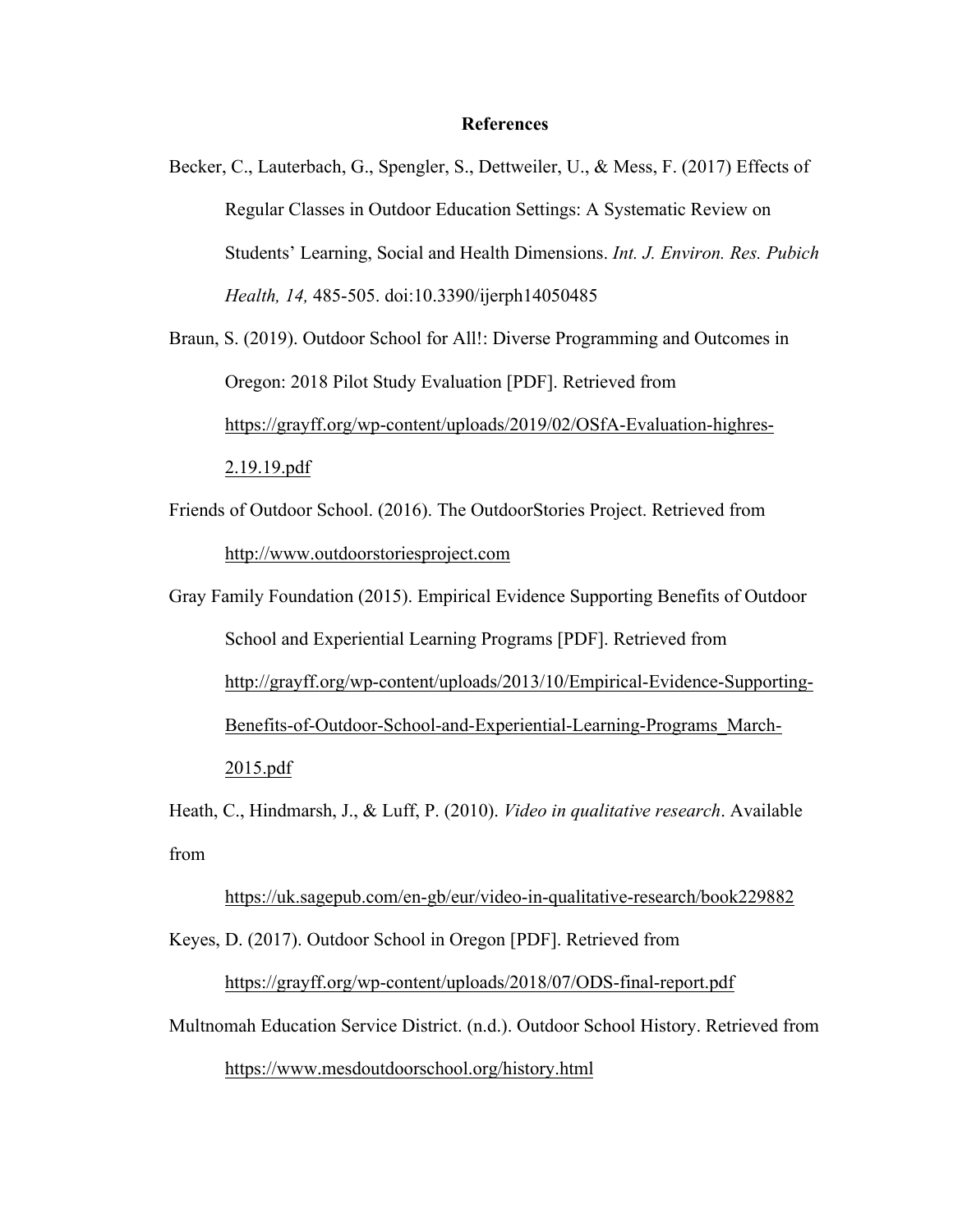NGSS Lead States. (2013). *Next Generation Science Standards: For States, By State*s. Washington, DC: The National Academies Press.

Oregon Secretary of State. (2016). Measure 99 [PDF]. Retrieved from

http://oregonvotes.org/irr/2016/067text.pdf

Oregon State University Extension Service. (2018a). ODS Annual Report 2017-18

[PDF]. Retrieved from

https://oregonstate.app.box.com/s/c2k565f7uw2b2jzfkkqls6nmk6ttl7gj

Oregon State University Extension Service. (2018b). 5 Principles of Outdoor School

[PDF]. Retrieved from

https://oregonstate.app.box.com/s/q3hyxli9ny6hbjqllhvjm8uzxk3atp70

Oregon State University Extension Service. (2018c). Year One: Outdoor School by the Numbers [PDF]. Retrieved from

https://extension.oregonstate.edu/sites/default/files/documents/1/2017-

2018odsbythenumbers.pdf

Rickenson, M., Dillon, J., Teamey, K., Morris, M., Choi, M.Y., Sanders, D., Benefield, P. (2004). A Review of Research on Outdoor Learning [PDF]. Retrieved from https://www.field-studies-

council.org/media/268859/2004 a review of research on outdoor learning.pdf

Senate Bill 439, O.L.A., 78th, ORS 327.390, (2015).

Wheeler, G. & Thumlert, C. (2007). Environmental Education Report: Empirical Evidence, Exemplary Models, and Recommendations on the Impact of Environmental Education on K-12 Students [PDF]. Retrieved from http://www.k12.wa.us/EnvironmentSustainability/pubdocs/EEReport.pdf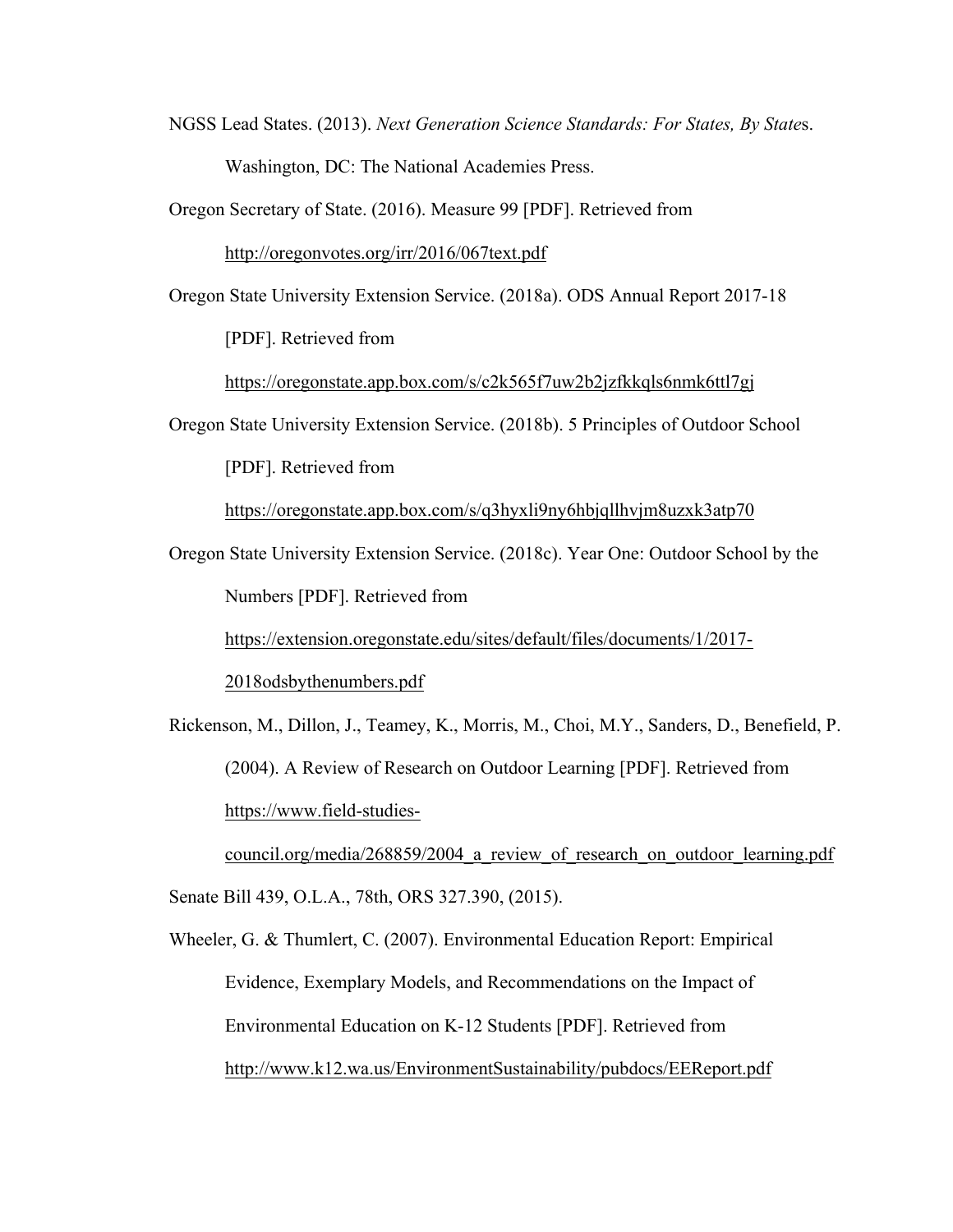### **Appendix**

### **Appendix A: Interview Questions**

Note that not all questions are listed, as some follow up arose spontaneously.

## **PRIOR TO OUTDOOR SCHOOL:**

### **a. Students:**

- i. Can you please tell me your name and what grade you're in?
- ii. Can you tell me a little bit about yourself?
- iii. What do you know about Outdoor School
- iv. How do you feel about going to Outdoor School?
- v. What are you and your class doing to prepare for Outdoor School?

## **b. Teacher:**

- i. Can you please tell us your name and relation to Outdoor School?
- ii. Can you tell us about your experiences with Outdoor School?
- iii. Why do you bring your class to Outdoor School?
- iv. How has Outdoor School impacted your students in the past?

## **c. Parent(s) or Legal Guardian(s):**

- i. Can you please tell us your name and relation to [students]?
- ii. Can you tell me what you know about Outdoor School?
- iii. Why are you sending your child[ren] to Outdoor School?
- iv. How do you feel about letting them go on an overnight school trip?

## **d. Outdoor School staff member**

- i. Can you please tell us your name and relation to Outdoor School?
- ii. What is Outdoor School?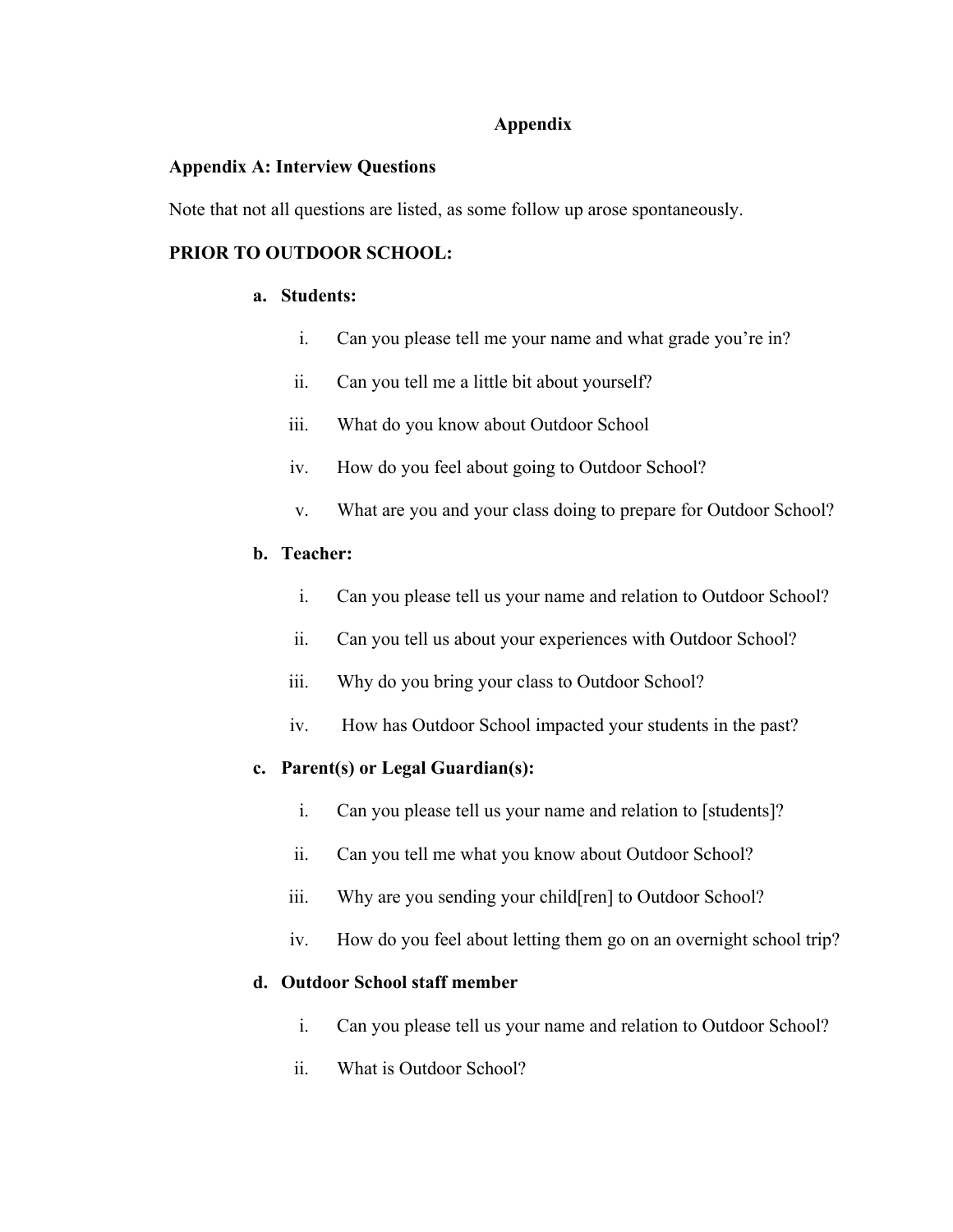iii. Can you tell me more about this Outdoor School program and site?

### **e. High School volunteer ("Student Leader")**

- i. Can you please tell us your name and relation to Outdoor School?
- ii. What is Outdoor School?
- iii. Why are you volunteering for Outdoor School?
- iv. What are you looking forward to?
- v. What do you hope you can achieve while at Outdoor School?

#### **2. AT OUTDOOR SCHOOL:**

#### **a. Students:**

- i. Can you tell me about, and how do you feel about:
	- 1. Arriving to Outdoor School
	- 2. Wood cookies
	- 3. Beads
	- 4. Field Study
	- 5. Cabin Time (especially on first, middle, and last days)
		- a. How do you feel about living and learning with students from other schools?
	- 6. Meal Time (especially on first, middle, and last days)
	- 7. Campfire (especially on first, middle, and last days)
	- 8. Last campfire
	- 9. Tree ceremony
	- 10. Departing Outdoor School
- ii. What was your favorite memory from this session?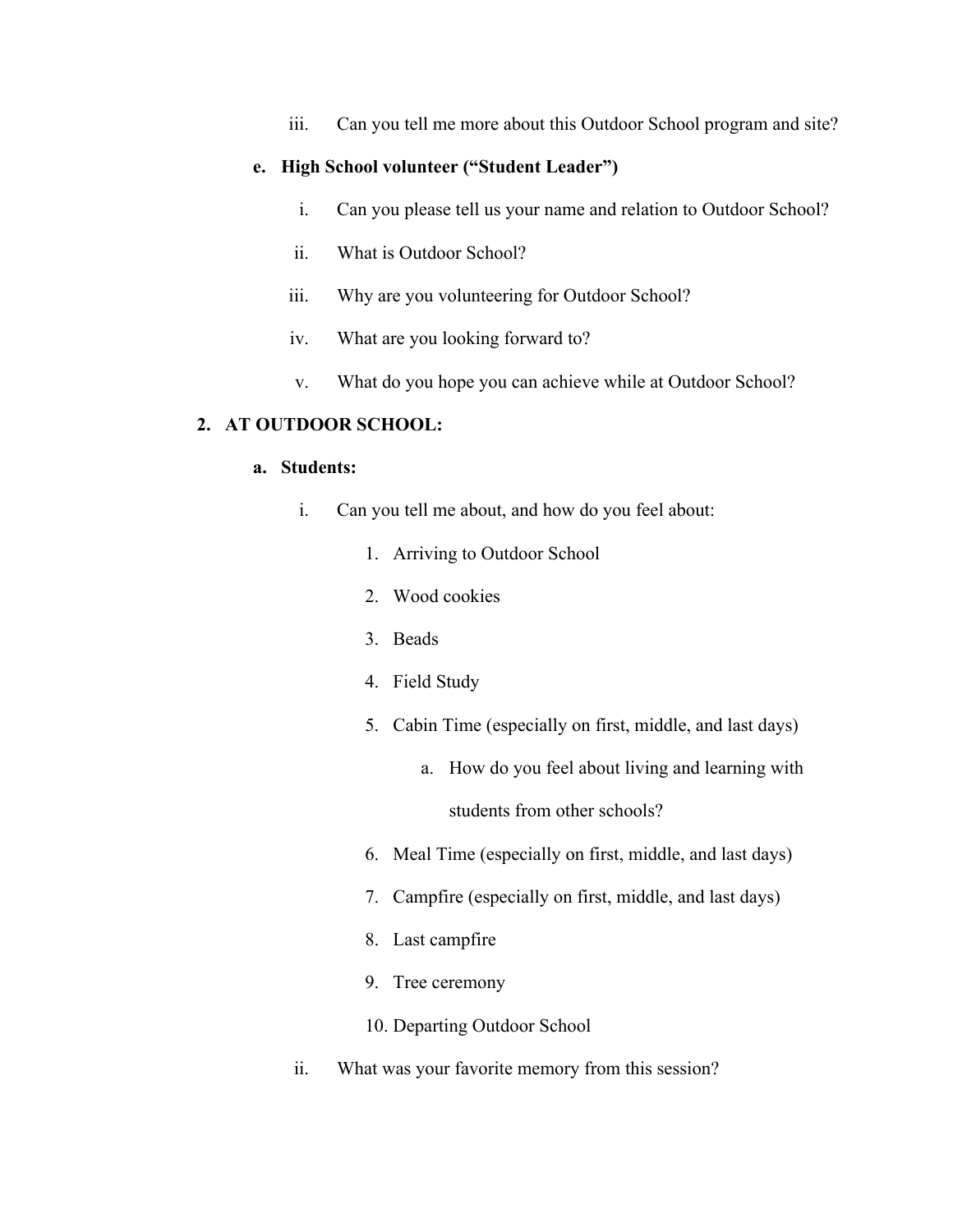- iii. How do you think Outdoor School has impacted you?
- iv. Do you think Outdoor School has changed your excitement for school? Why?
- v. Do you think Outdoor School has changed your excitement for science? Why?
- vi. How did Outdoor School make you feel?
- vii. What are your biggest lessons from Outdoor School?

#### **b. High School Volunteer or Outdoor School staff member:**

- i. Before kids get to Outdoor School: How do you feel?
- ii. Can you tell me about:
	- 1. Wood cookies
	- 2. Beads
	- 3. Field Study
	- 4. Cabin Time
	- 5. Meal Time
	- 6. Campfire
	- 7. Last campfire
	- 8. Field Day
	- 9. Tree ceremony
- iii. What was your favorite memory from this session?

## **c. Teacher:**

- i. Tell me about your observations of the following events:
	- 1. Arriving at Outdoor School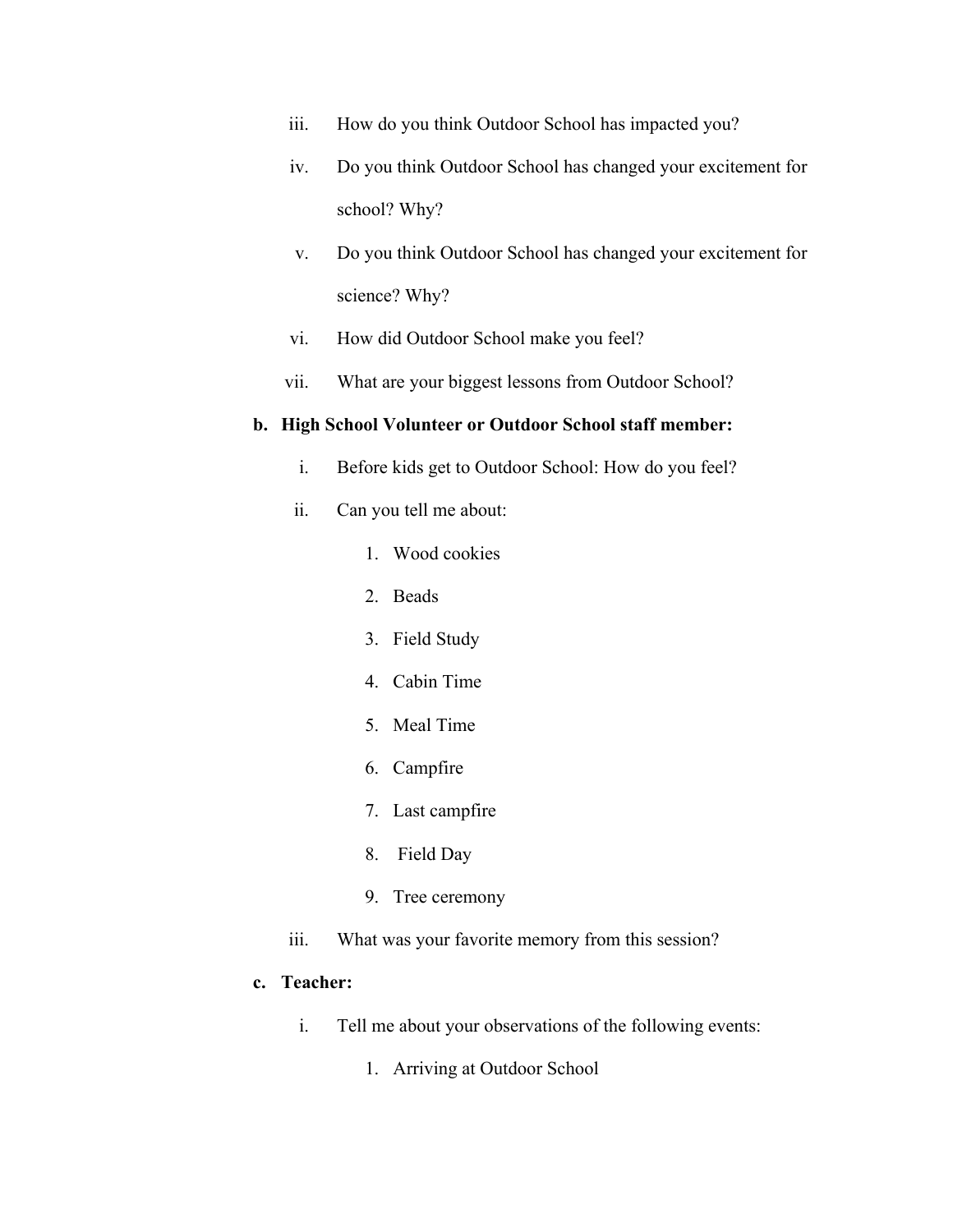- 2. Field Study
- 3. Cabin Time
- 4. Meal Time
- 5. Campfire
- 6. Departing Outdoor School
- ii. Is there a difference in student behavior and engagement at Outdoor School compared to in the classroom?
- iii. What was your favorite memory from this session?

## **3. AFTER OUTDOOR SCHOOL:**

### **a. Students:**

- i. Can you describe Outdoor School to me?
- ii. How does Outdoor School make you feel?
- iii. What has changed since you came back from Outdoor School?
- iv. How do you think Outdoor School has impacted you?

## **b. Teacher:**

- i. How do you think Outdoor School has impacted your class?
- ii. Based on your previous classes, have you seen any long-term impacts from Outdoor School?

## **c. Parent(s) or Legal Guardian(s):**

- i. How has Outdoor School impacted your child at home?
- ii. Are you satisfied with having sent your child to Outdoor School?
- iii. Would you recommend other parents and legal guardians send their children to Outdoor School?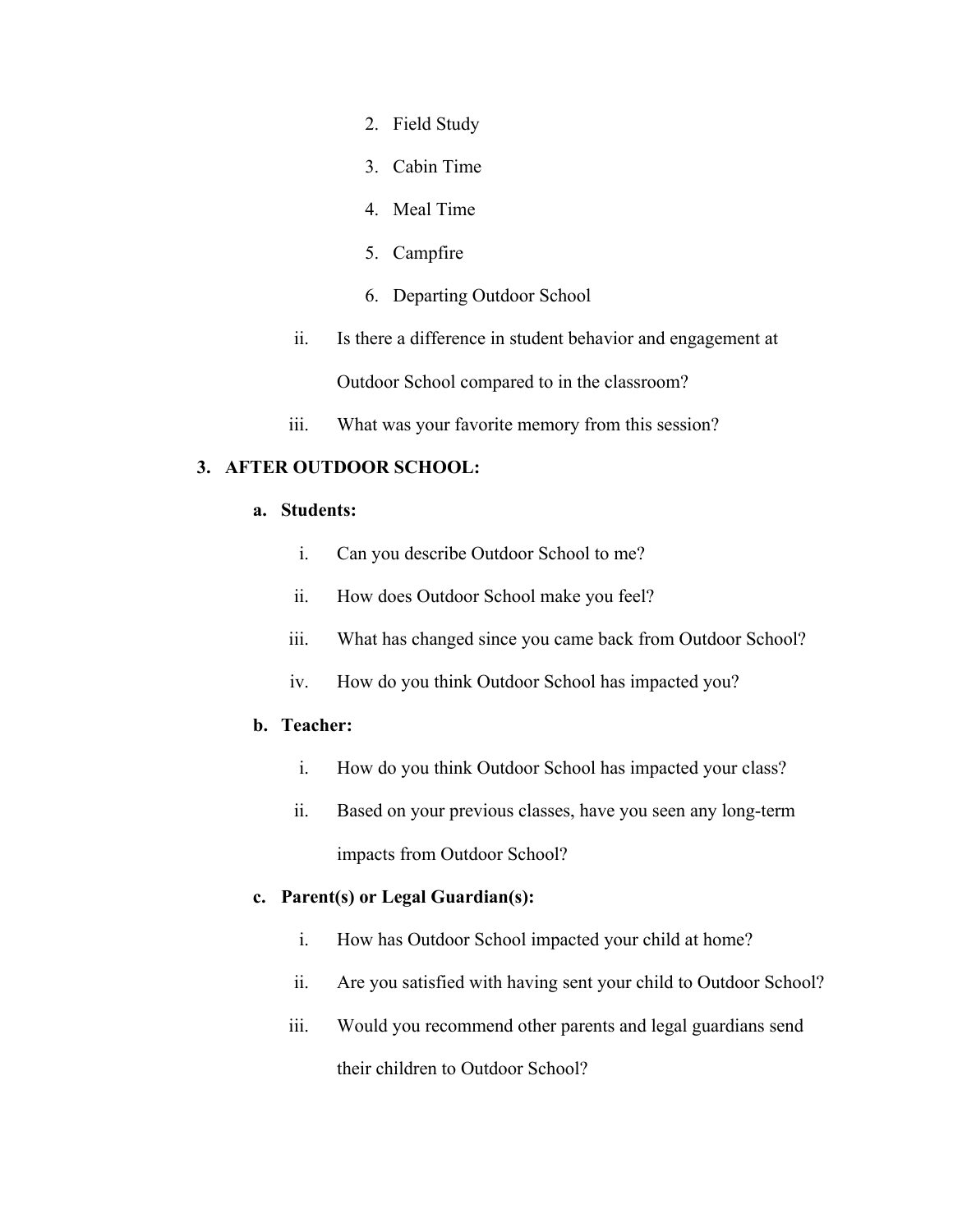- iv. Any advice for other parents?
- v. How do you feel about Oregon publicly funding Outdoor School?

## **Appendix B: Release Form**

Note the return date listed was extended, and an online version of the form was also available, for which participants or their guardians used a verified email address.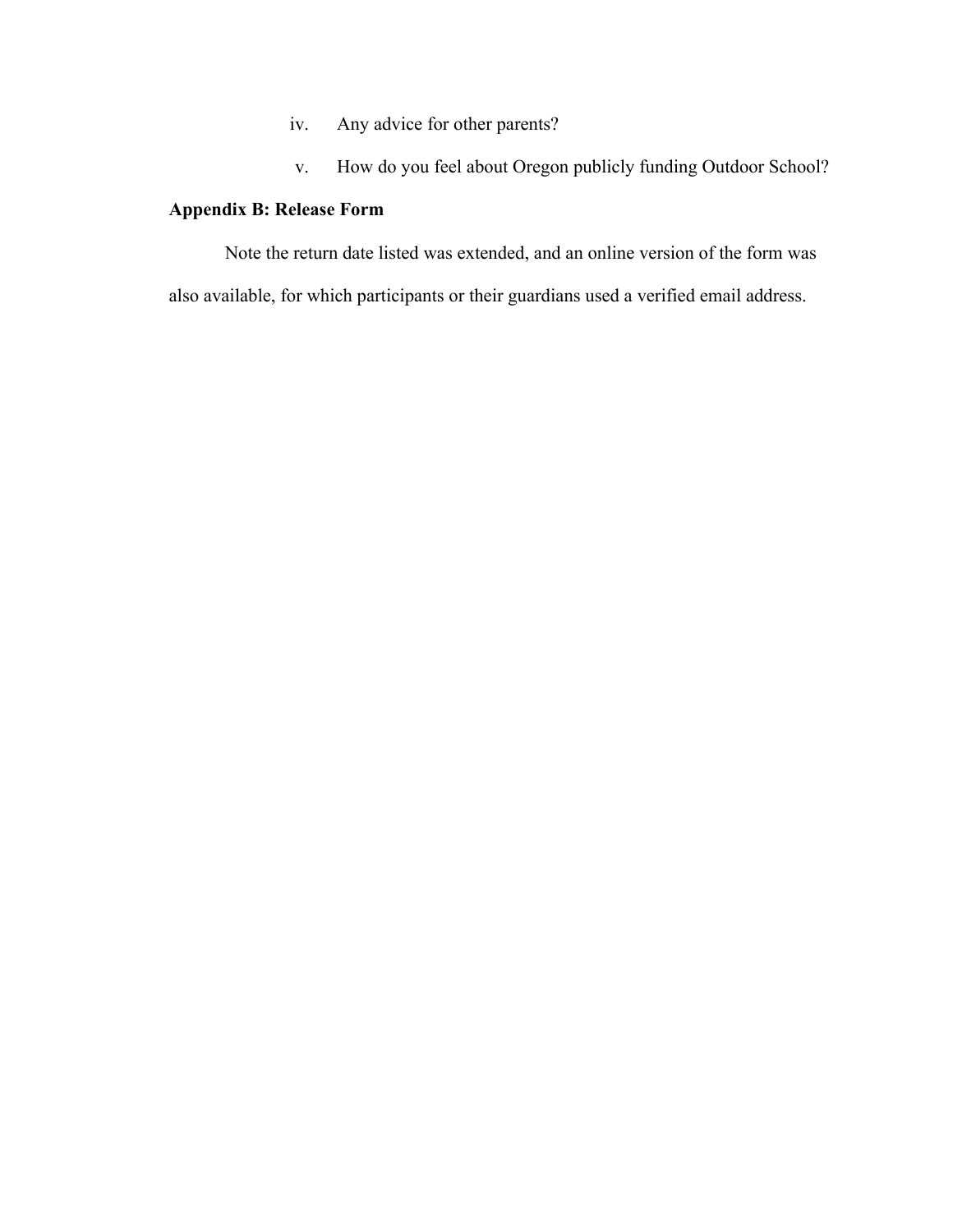| Oregon State<br>Model and Information Release - Oregon State University<br>University                                                                                                                                                                                                                                                                                                                                                                                                                                                                                                                                                                                                                             |  |  |  |  |
|-------------------------------------------------------------------------------------------------------------------------------------------------------------------------------------------------------------------------------------------------------------------------------------------------------------------------------------------------------------------------------------------------------------------------------------------------------------------------------------------------------------------------------------------------------------------------------------------------------------------------------------------------------------------------------------------------------------------|--|--|--|--|
|                                                                                                                                                                                                                                                                                                                                                                                                                                                                                                                                                                                                                                                                                                                   |  |  |  |  |
| I authorize Oregon State University (OSU), and those acting pursuant to its authority to:                                                                                                                                                                                                                                                                                                                                                                                                                                                                                                                                                                                                                         |  |  |  |  |
| Record my name, likeness, voice, participation, comments and/or appearance; in audio/visual media, including, but not<br>limited to, video, sound and photographic still imaging; or written material; on or around this date; on the following<br>topic: Outdoor School session at Camp Namanu from September 23 through<br>September 28 and post interviews from October 1 through 19.                                                                                                                                                                                                                                                                                                                          |  |  |  |  |
| These recordings, statements and written material may be disclosed to the general public for the purpose of<br>publicizing and promoting OSU; in any medium, present or future, including but not limited to print, Internet, social<br>media net works, direct public presentations, speeches, video or audio.                                                                                                                                                                                                                                                                                                                                                                                                   |  |  |  |  |
| The institution may further release, exhibit, authorize the use of and distribute such recordings and materials, in<br>whole or part, without restrictions or limitation throughout the universe, for any educational or promotional purpose<br>until revoked, which Oregon State University and those pursuant to its authority deem appropriate. I waive any right<br>to inspect and/or approve the finished product, or the use to which it may be applied. I recognize and authorize that<br>release of such materials may often be made to, and used by the public news media or other entities over which<br>Oregon State University has no control; and for which the institution bears no responsibility. |  |  |  |  |
| I understand that Oregon State University is not responsible for the unauthorized use of my name, likeness, voice,<br>printed or biographical material by these third parties, including, but not limited to the news media; web sites;<br>downloading of images and videos from the Internet or social media networks such as YouTube, Facebook or Flickr; or<br>other distribution networks that may be developed; now or in the future.                                                                                                                                                                                                                                                                        |  |  |  |  |
| I represent that I am at least 18 years of age and that I have read and fully understood the above paragraphs, and am<br>knowingly and voluntarily executing this release without compensation to myself.                                                                                                                                                                                                                                                                                                                                                                                                                                                                                                         |  |  |  |  |
|                                                                                                                                                                                                                                                                                                                                                                                                                                                                                                                                                                                                                                                                                                                   |  |  |  |  |
|                                                                                                                                                                                                                                                                                                                                                                                                                                                                                                                                                                                                                                                                                                                   |  |  |  |  |
|                                                                                                                                                                                                                                                                                                                                                                                                                                                                                                                                                                                                                                                                                                                   |  |  |  |  |
|                                                                                                                                                                                                                                                                                                                                                                                                                                                                                                                                                                                                                                                                                                                   |  |  |  |  |
|                                                                                                                                                                                                                                                                                                                                                                                                                                                                                                                                                                                                                                                                                                                   |  |  |  |  |
| _ I do not authorize the use of me and/or my child's name, likeness, voice, participation,<br>comments and/or appearance for the purpose of publicizing and promoting OSU.                                                                                                                                                                                                                                                                                                                                                                                                                                                                                                                                        |  |  |  |  |
| Please sign and return this form on or before October 19, 2018. To return the form, please scan<br>and email it to outdoorschool@oregonstate.edu, or mail it to:<br>OSU Extension Service - Outdoor School                                                                                                                                                                                                                                                                                                                                                                                                                                                                                                        |  |  |  |  |
| 325 Ballard Hall<br>Corvallis, OR 97331<br>If you have questions, please don't hesitate to contact Rita Bauer at (541) 737-4391                                                                                                                                                                                                                                                                                                                                                                                                                                                                                                                                                                                   |  |  |  |  |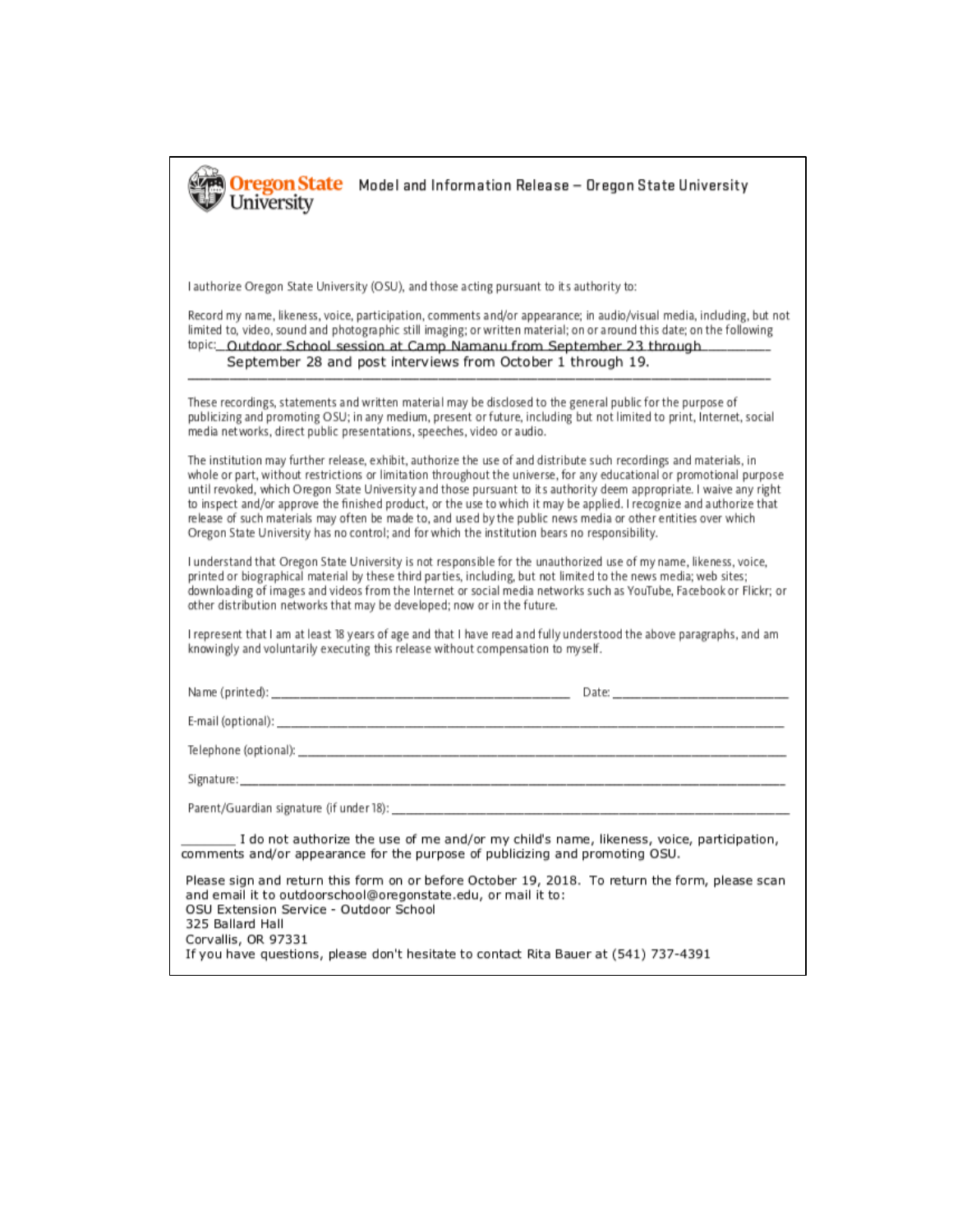# **Appendix C: Footage Processing**

Due to release limitation, I can only show a sample of my processing spreadsheet. The columns from left to right are the the file name, brief descriptor, notes and key quotations, tags, usability ranking, and duration respectively.

| <b>IMG 1571.MOV</b> | Students get FAS beads                   | ~3:21: student explains spider web vibrations<br>~4:04: if you mess with any part of food websend rxn all over<br>~7:05: this exercise shows student says<br>??: FIC says I want you to tell me one thing learned for a bead<br>~9:30: 6W learned something re: dinos and valley erosion<br>~10:45 student says thing learned is live v. dead tree, gets bead<br>11:30: 6W gets bead                                                                                          | #FSA #beads | V (act. too long?)<br>I animals bead         | 0:11:37 |
|---------------------|------------------------------------------|-------------------------------------------------------------------------------------------------------------------------------------------------------------------------------------------------------------------------------------------------------------------------------------------------------------------------------------------------------------------------------------------------------------------------------------------------------------------------------|-------------|----------------------------------------------|---------|
| <b>IMG 1572,MOV</b> | $\times$                                 |                                                                                                                                                                                                                                                                                                                                                                                                                                                                               | #FSA        | X (no content)                               | 0:00:03 |
| <b>IMG 1573.MOV</b> | SLB Intvw 1                              | 0:11: "Well [kids have] a lot of energy"<br>0:20-0:24: "I'm really tired, but I'm ready to do more work."<br>1:11: FS 1:21: excited to teach<br>1:50: learning re plants can help kids make gardens<br>2:05: 1st day teacing FS<br>2:40: last thoughts? "it's amazing here. it's a good vibe<br>we have gardens but like we're not living in a forest forest energy<br>is much better<br>3:00: "so much calmer"                                                               | #SLB        | ! quote at 0:20<br>I it's amazing here. 2:40 | 0:03:14 |
| <b>IMG 1574,MOV</b> | SLK Intvw 1                              | 1:23: how do you feel now that kids are here<br>1:46-1:51: I definitely do ODS for the kids<br>2:04: my cabin is really sweet.<br>2:30: re:skit<br>3:05: yeah there's been some homesickness but that's expected<br>a few kids where this is the first time they're away fr home<br>3:11: FS. I love water FS. It's really fun teaching re pH.<br>5:03: I love seeing campers' skits, they're so fun<br>5:40: do ods! fund it!  it's such a good learning exp for<br>everyone | #SLK        | 11:46<br>! 5:40                              | 0:05:54 |
| <b>IMG 1575.MOV</b> | FIM preps cabins for conservation prestn |                                                                                                                                                                                                                                                                                                                                                                                                                                                                               |             | X (not needed)                               | 0:08:39 |
| IMG 1576.MOV        | Conservation presentation                | 3:30 demonstration of shaking hands dry                                                                                                                                                                                                                                                                                                                                                                                                                                       | #nature     | V (use just audio? poor vid angle)           | 0:04:16 |
| IMG 1579.MOV        | M Dusk 1                                 |                                                                                                                                                                                                                                                                                                                                                                                                                                                                               |             | ! (good B-roll, both vid and aud.)           | 0:00:35 |
| <b>IMG 1580.MOV</b> | M Dusk 2                                 |                                                                                                                                                                                                                                                                                                                                                                                                                                                                               |             | ! (good B-roll aud? don't use vid)           | 0:00:13 |
| <b>IMG 1581.MOV</b> | Fireplace 1                              | 0:05-0:08: good vid                                                                                                                                                                                                                                                                                                                                                                                                                                                           | #campfire   | V (good fire clip? but not outside)          | 0:00:08 |
| IMG_1582.MOV        | Fireplace 2                              |                                                                                                                                                                                                                                                                                                                                                                                                                                                                               | #campfire   | V (good fire vid but not good aud)           | 0:02:46 |
| IMG_1583.MOV        | Fireplace 3                              | $\sim$ 0:05- before 0:34, but esp after 0:34; good vid                                                                                                                                                                                                                                                                                                                                                                                                                        | #campfire   | V (good fire clip but not outside)           | 0:01:00 |